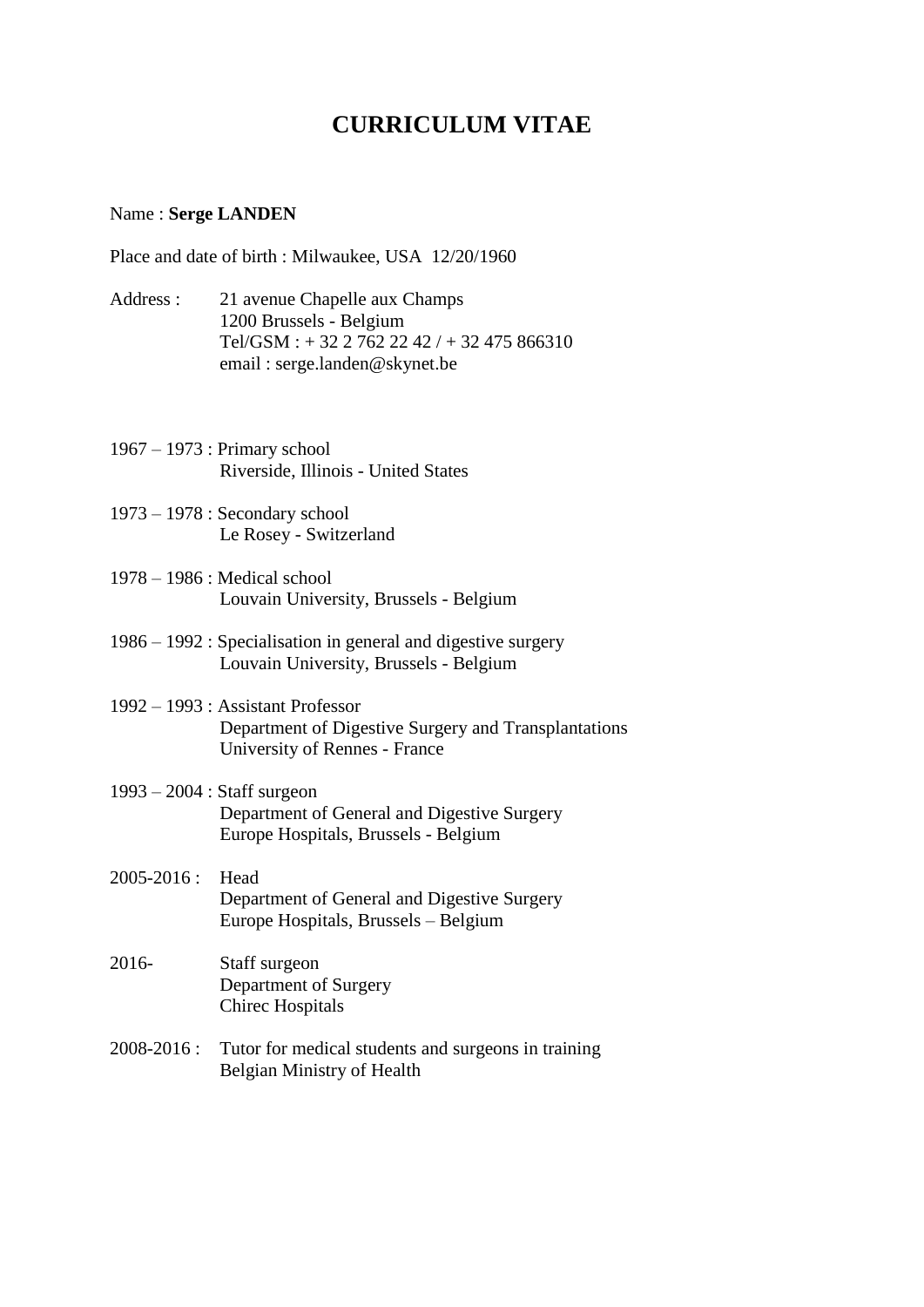| <b>Affiliations</b>         | Licensed surgeon by the Swiss Medical Federation                                                                                        |
|-----------------------------|-----------------------------------------------------------------------------------------------------------------------------------------|
|                             | Accredited by the American diplomatic mission                                                                                           |
|                             | Member of the Section for Obesity Surgery<br>Belgian Royal Society of Surgery                                                           |
|                             | Member of the Belgian Group for Endoscopic Surgery                                                                                      |
|                             | Past-member of the European Association for<br><b>Endoscopic Surgery</b>                                                                |
|                             | Member of the Belgian Society for Surgical Oncology                                                                                     |
| <b>Scientific Functions</b> | <b>Chairman of Scientific Sessions</b><br>1st European Congress<br>World Association of Hepato-Pancreato-Biliary Surgery<br>Paris 1993  |
|                             | Moderator of Free Paper Session<br>Fourth and Sixth Belgian Surgical Weeks<br>Ostend 2003 et 2005                                       |
|                             | Moderator PROCARE Workshops, Brussels 2005                                                                                              |
|                             | Past Board Member of Colorectal Surgery<br>Belgian Royal Society of Surgery                                                             |
|                             | Past Board Member and present member of the steering<br>committee of Upper Gastrointestinal Surgery<br>Belgian Royal Society of Surgery |
| <b>Other Functions</b>      | Representative for Belgium<br>Le Rosey Alumni Association                                                                               |
|                             | Past member of the Medical Council of Europe Hospitals                                                                                  |
|                             | Member of the editorial board<br>Case Reports in Surgery - Hindawi Publishing Corp.                                                     |
|                             | Member of jury for the selection of surgical trainees<br>Louvain Medical School                                                         |
| <b>Prizes</b>               | Karl Storz Prize<br>Interactive session on Hepatobiliary Surgery<br>President: Pr. H. Bismuth                                           |
|                             | 99 <sup>th</sup> French Congress of Surgery, Paris 1997                                                                                 |
|                             | <b>Best Poster Prize</b>                                                                                                                |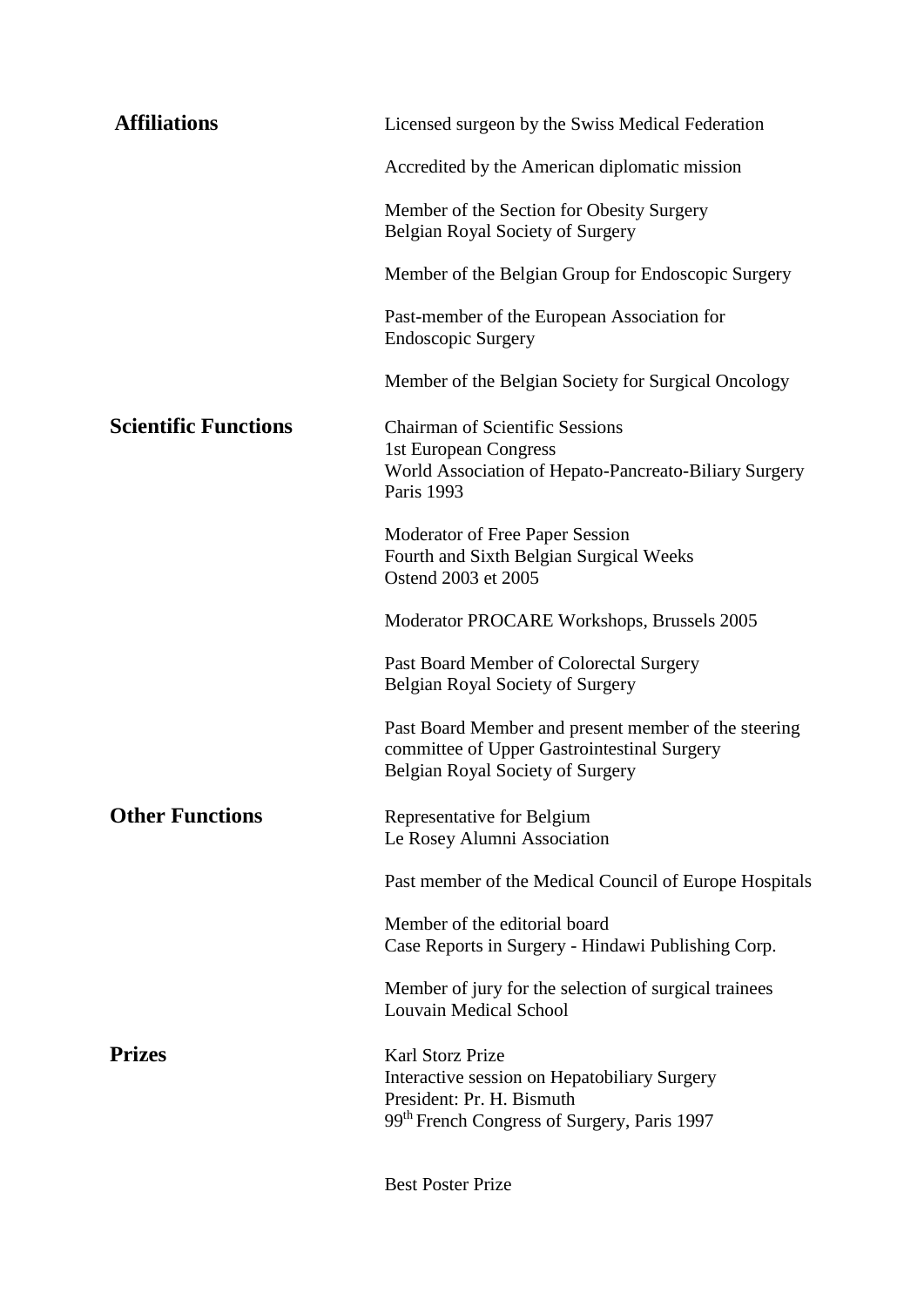|                                           | Diffuse-form Caroli's Disease : A Surgical Dilemma<br>1st European Congress on HPB Surgery, Paris, 1993                                                                                                                                 |
|-------------------------------------------|-----------------------------------------------------------------------------------------------------------------------------------------------------------------------------------------------------------------------------------------|
| <b>Laboratory Work</b>                    | Study of vascularized skin flaps<br><b>Faculty of Medicine</b><br>University of Rennes, France 1991                                                                                                                                     |
| <b>Scientific</b><br><b>Presentations</b> | More than 100 communications at national and<br>international meetings. Invited lectures in Paris, Ostend,<br>Chantilly and Buenos Aires                                                                                                |
| <b>Surgical Innovations</b>               | Extensive foregut surgery for caustic burns (performed<br>the first two cases in the western hemisphere while in<br>Rennes in 1993 and at Brussels Europe Hospitals in 1994<br>and published in the British Journal of Surgery in 1996) |
|                                           | New technique for pancreatic anastomosis published in<br>Digestive Surgery in 1998                                                                                                                                                      |
|                                           | Single stage surgery in diverticular peritonitis (pilot study<br>published in the British Journal of Surgery in 1998)                                                                                                                   |
|                                           | Minimally invasive management of esophageal<br>perforations (three world firsts were performed<br>at Brussels Europe Hospitals and published in<br>Surgical Endoscopy in 2002)                                                          |
|                                           | Adaptation of gastric banding technique to obese patients<br>with giant hiatal hernias (world first performed at<br>Brussels Europe Hospitals and published in Obesity<br>Surgery in 2005)                                              |
|                                           | Perineal colostomy prolapse treated by a novel adaptation<br>of sacral pexy (world first performed at CHIREC<br>Brussels, publication in Annals of the Royal College of<br>Surgeons-England in 2017)                                    |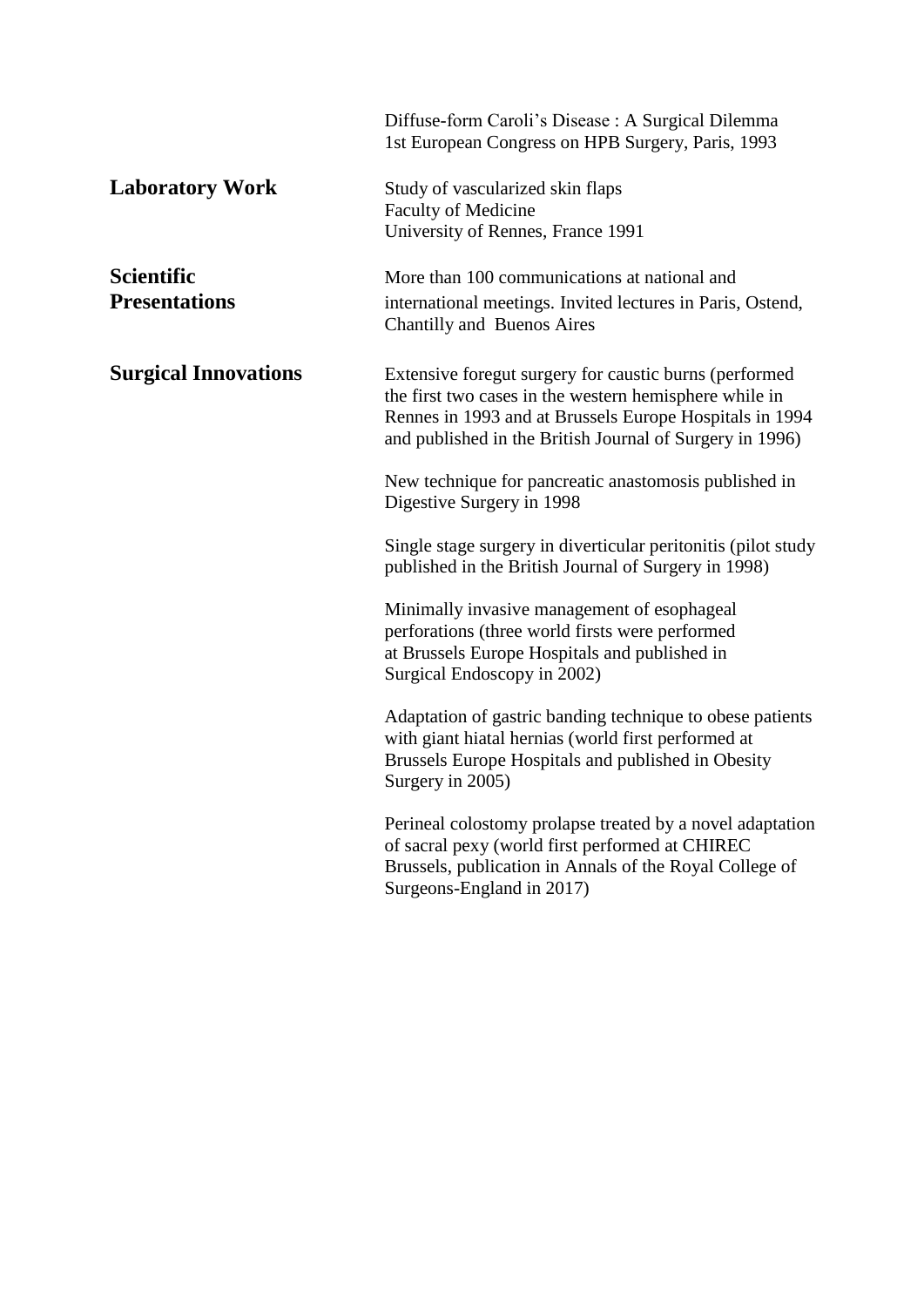**Textbooks** 1 Résultats de la Chirurgie du Cancer du Pancréas Launois B,Bardaxoglou E,Meunier B,Campion JP, Chareton B,Landen S In: J. Mouiel,ed. Actualités Digestives Médico-Chirugicales Paris:Masson 1994 :81-84

- 2 Colorectal Metastatic Liver Tumours Launois B,Landen S,Heautot JF In : J. Terblanche,ed. Hepatobiliary Malignancy. Its Multidisciplinary Management. London:Edward Arnold 1994:271-300
- 3 Surgical Tactics in Extrahepatic Bile Duct Carcinoma Launois B,Landen S,Meunier B In: W. Hess,G. Berci,eds. Textbook of Bilio-Pancreatic Diseases Padova:Piccin 1997:2365-2388
- 4 Can One Envisage the Role of Partial Devascularization of the Fundus and Gastroesophageal Junction ? Launois B,Bardaxoglou E,Meunier B,Landen S In: R. Giuli,GNJ Tytgat,TR DeMeester,JP Galmiche eds. The Esophageal Mucosa. 300 Questions-300 Answers. Amsterdam:Elsevier 1994:613-619
- 5 What Technical Procedures are Available to Prevent Vagal Inclusion in the Valve ? Launois B,Bardaxoglou E,Meunier B,Landen S In: R. Giuli,GNJ Tytgat,TR DeMeester,JP Galmiche eds. The Esophageal Mucosa. 300 Questions-300 Answers. Amsterdam:Elsevier 1994:643-645
- 6 Extended Radical Surgery for Cancer of the Pancreas. French Experience in Cancer of the Pancreas. Launois B,Landen S,Bardaxoglou E,Meunier B, Chareton B,Campion JP Molecular Biology. Progress in Diagnosis and Treatment Ulm:Universitäts Verlag 1996:399-402
- 7 Total Pancreatectomy and Subtotal Duodenopancreatectomy for the Management of Carcinoma of the Head of the Pancreas: An Institutional Experience and Evolving Trends In: F. Hanyu,K. Takasaki eds. Pancreatoduodenectomy Tokyo:Springer Verlag 1999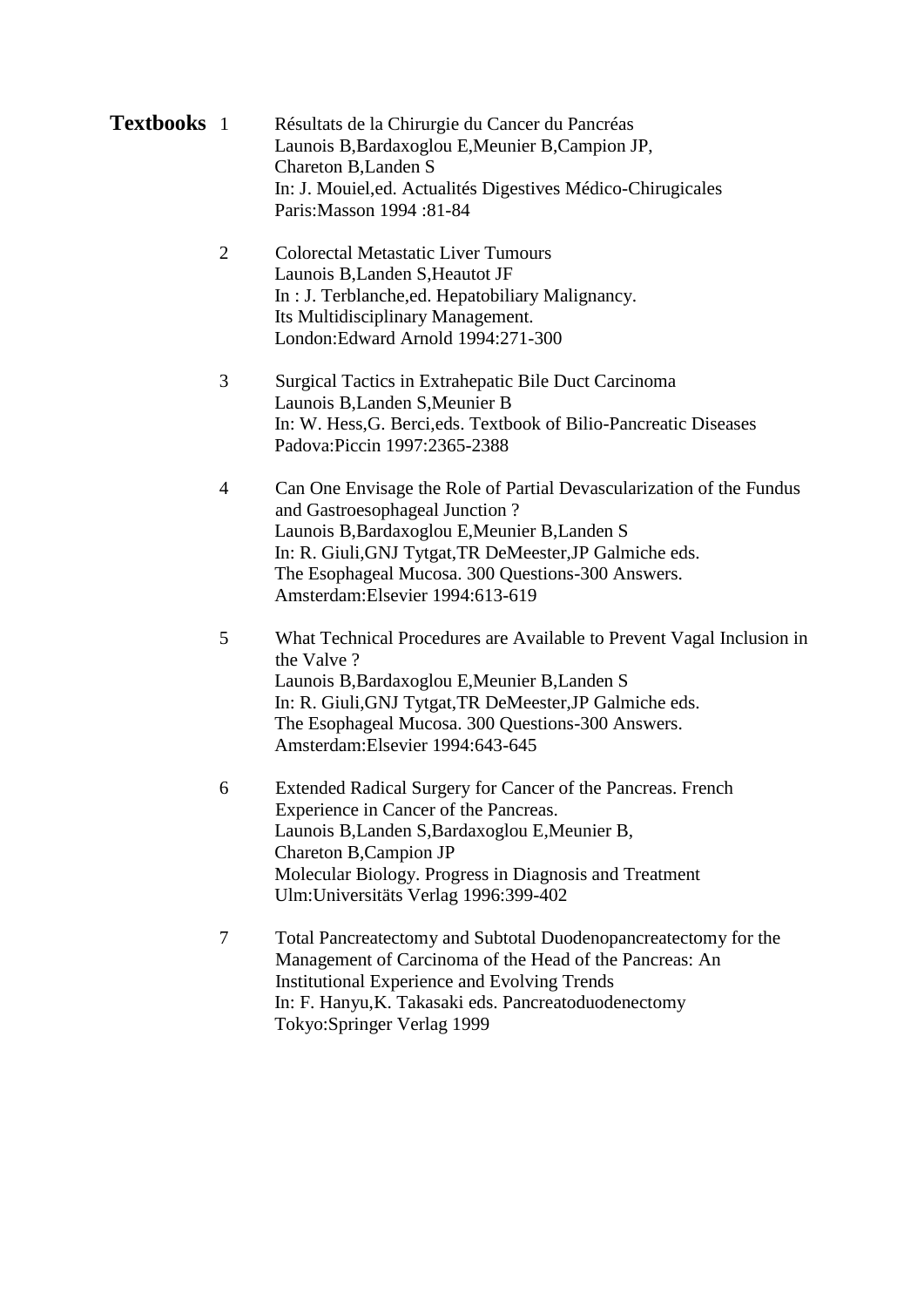**Publications** 1 A new method for Pseudocysto-duodenostomy as therapy in Pancreatic Pseudocyst in Chronic Pancreatitis Vankemmel M,Bertaux D,Vandenbossche P,Landen S, Vankemmel FM,Adam U Zentralbl.Chir. 1990;115,18:1155-1159 (german)

> 2 Rupture Spontanée du Foie avec Hémopéritoine Durant la Grossesse. A propos d'un cas, revue de la litérature. Neirynck C,Bertrand C,Landen S,Polet R,Luyx A, De Neve A,Collin L J. Chir (Paris) 1991 ;128,5:231-234

- 3 Utilisation d'Allogreffes Veineuses en Chirurgie Digestive Launois B,Jamieson GG,Coeurdacier P,Landen S,Lebeau G, Meunier B,Campion JP Gastroentérol. Clin. Biol. 1991;15,2 bis :A273
- 4 Appendiceal Mucoceles and Pseudomyxoma Peritoei Landen S,Bertrand C,Herman D,Pourbaix A,De Neve A,Schmitz A Surg. Gynecol. Obstet. 1992;175:401-404
- 5 Myocutanéoplastie par Lambeau Combiné Tenseur du Fascia Lata-Moyen Fessier dans les Escarres du Grand Trochanter Landen S,Rossillon D,Delefortrie G,Sesma G Ann. Chir. Plast. Esthèt. 1992 ;37,3 :333-337
- 6 Colonic Carcinoma associated with Crohn's Disease Landen S,Fonseca MC,Mansvelt B,Bertand C,De Neve A Br J Surg. 1992;79 Suppl:S16
- 7 Hepatocellular Carcinoma in Genetic Hemochromatosis Landen S,Siriser F,Derbel F,BardaxoglouE,Maddern GJ, Campion JP,Deugnier Y,Launois B Br J Surg. 1992;79 Suppl:S77
- 8 Focal Nodular Hyperplasia :Resection in 20 Patients Landen S,Lebeau G,Siriser F,Bardaxoglou E,Maddern GJ, Campion JP,Launois B Br J Surg. 1992;79 Suppl:S79-80
- 9 Resection of Hepatocellular Carcinoma associated with Liver Disease Launois B,Landen S,Jamieson GG,Bourdonnec P,Campion JP, Chauvin J Br J Surg. 1992;79 Suppl:S84
- 10 Use of Venous Allografts in Hepatobiliary Surgery Landen S,Charloux P,Jamieson GG,Launois B Br J Surg 1992;79 Suppl:S161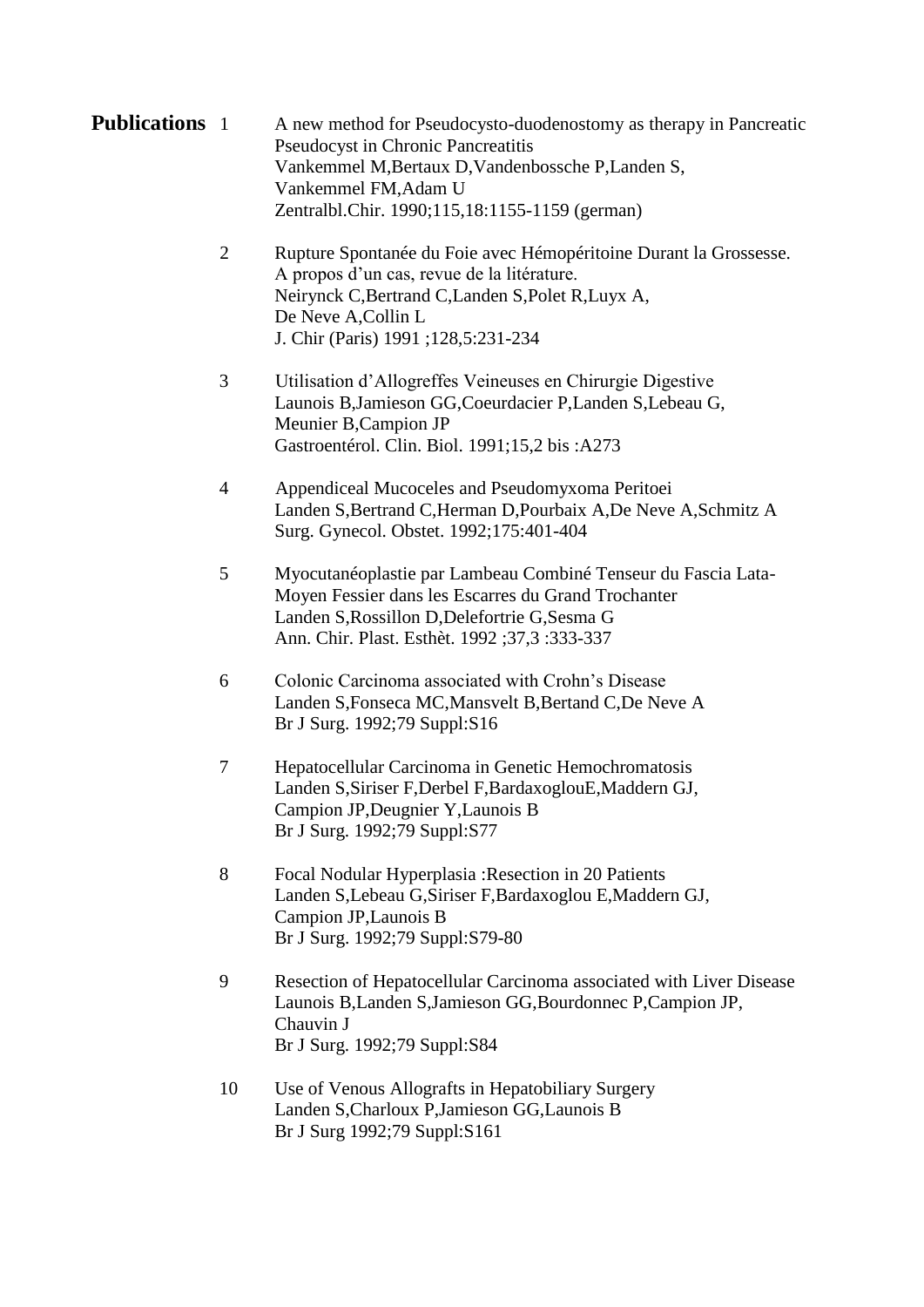- 11 Combined Gluteus Medius-Tensor Fascia Lata Flap for Coverage of Trochanteric Pressure Sores Landen S,Charloux C,Rossillon D,Duval JM Br J Surg. 1992;79 Suppl:S109
- 12 Laparoscopic Surgery and Tumor Seeding Landen SM Surgery 1993;114:131-132
- 13 Focal Nodular Hyperplasia. Resection in 20 Patients Landen S,Siriser F,Maddern GJ,Bardaxoglou E,Lebeau G Campion JP,Launois B Acta Chir. Belg. 1993;93:94-97
- 14 Caroli's disease : a surgical dilemma Landen S,Maddern GJ,Delugeau V,Gosselin M,Launois B Acta Chir. Belg. 1993;93:224-226
- 15 Essaimage Pariétal d'un Carcinome Vésiculaire après Chirurgie Coelioscopique Landen S,Heymans V,Wibin E Ann. Chir. 1993;47,5:455-456
- 16 La technique du « Piggy-Back » en Transplantation Hépatique Meunier B,BardaxoglouE,Chareton B,Landen S,Camus C, Roumeas J,Launois B Chirurgie 1993-1994;119:682-685
- 17 Risk Factors of Late Biliary Complications in Liver Transplantation Landen S,Desjardins JF,Siriser F,Bardaxoglou E,Stasik C, Meunier B,Launois B HPB Surgery 1993;6 Suppl:27
- 18 Early Results of Hepatic Transplantation for Alcoholic Cirrhosis Launois B,Siriser F,Landen S,Bardaxoglou E,Campion JP HPB Surgery 1993;6 Suppl:184
- 19 Intrahepatic Anastomoses for Malignant and Benign Biliary **Obstruction** Launois B,Catheline JM,Landen S,Maddern GJ HPB Surgery 1993;6 Suppl:233
- 20 Has Liver Transplantation Modified the Place of Portal-Systemic Shunting for the Management of Recurrent Variceal Bleeding in Alcoholic Liver Disease ? Meunier B,Bretagne JF,Landen S,Messner M,Launois B HPB Surgery 1993;6 Suppl:308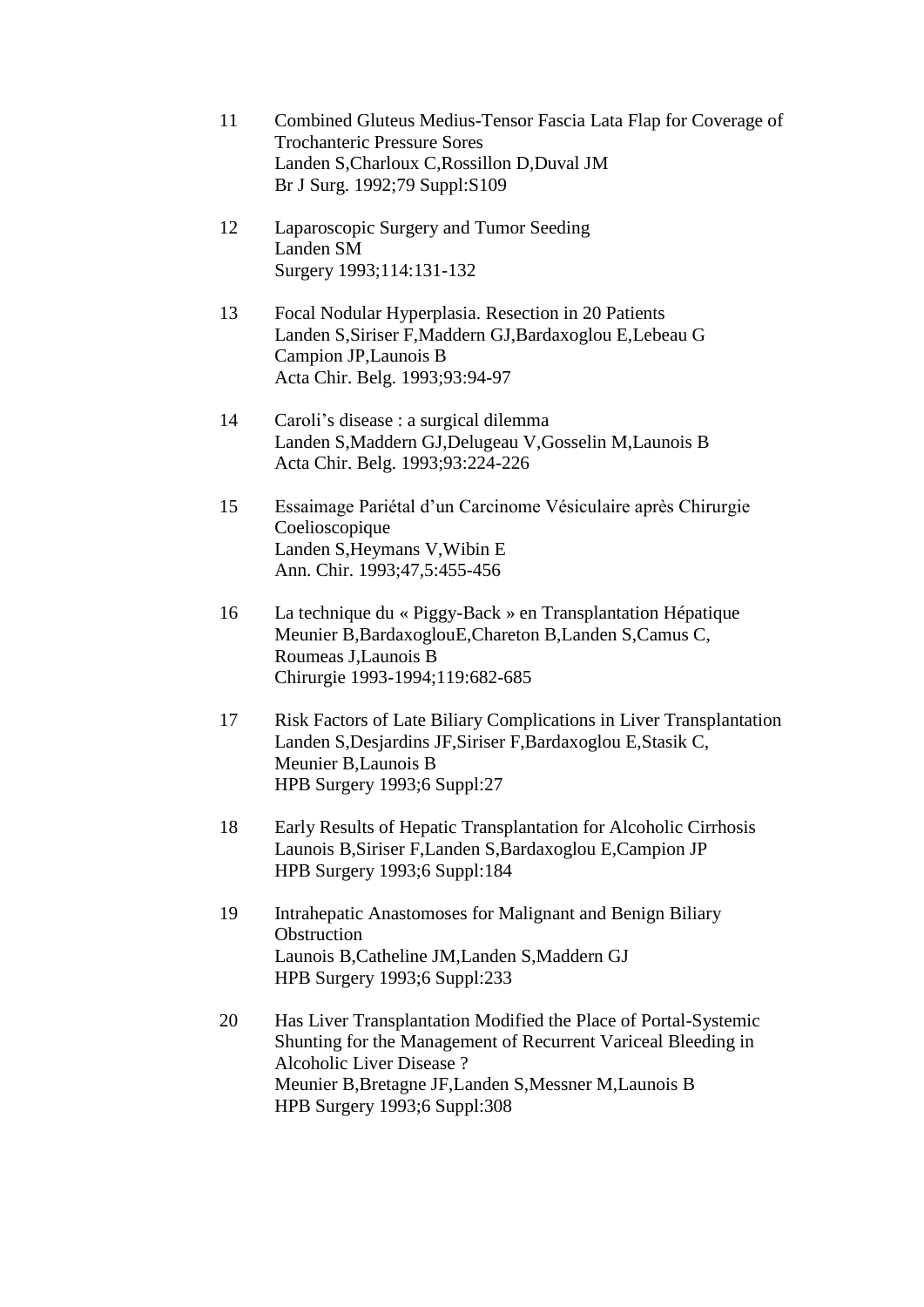- 21 The Use of Venous Allografts in Digestive Surgery Landen S,Jamieson GG,Launois B HPB Surgery 1993;6 Suppl:193
- 22 Diffuse-form Caroli's Disease. A Surgical Dilemma Landen S,Maddern GJ,Campion JP,Gosselin M,Launois B HPB Surgery 1993;6 Suppl:194
- 23 Thoracic Oesophageal Perforation: Experience of primary Suture Repair Reinforced with Absorbable Mesh and Fibrin Glue Bardaxoglou E,Campion JP,Landen S,Manganas D,Siriser F, Chareton B,Launois B Br J Surg. 1994;81:399
- 24 Prognostic Significance of Lymph Node Involvement in Gastric Carcinoma Resected with Curative Intent Huguier M,Houry S,Landen S Dig Surg 1994 ;11 :68-71
- 25 Oesophagectomie sans Thoracotomie. Comparaison d'une etude retrospective et d'un éssai prospectif randomise Launois B,Khélif D,Meunier B,Bardaxoglou E,Chareton B, Landen S,Campion JP Chirurgie 1994-1995;120:40-47
- 26 Transplantation Hépatique avec Préservation de la Veine Cave Inférieure et Réimplantation du Foie en « Piggy-Back » Meunier B,Bardaxoglou E,Spiliopoulos G,Landen S,Camus C, Roumeas J,Launois B Ann. Chir. 1994 ;48,11:986-988
- 27 Lacing Technique using Dermal Autografts for the Management of Large Incisional Hernias Chareton B,Landen S,Bardaxoglou E,Launois B Acta Chir. Belg. 1994;94:291-294
- 28 Surgical Management of Hepatocellular Carcinoma in Genetic Hemochromatosis Landen S,Siriser F,Derbel F,Bardaxoglou E,Maddern GJ,Campion JP,Terblanche J,Launois B Acta Chir. Belg. 1994 ;94 :307-310
- 29 Hepatocellular Carcinoma in Genetic Hemochromatosis Landen S Louvain Méd. 1994;113:379-380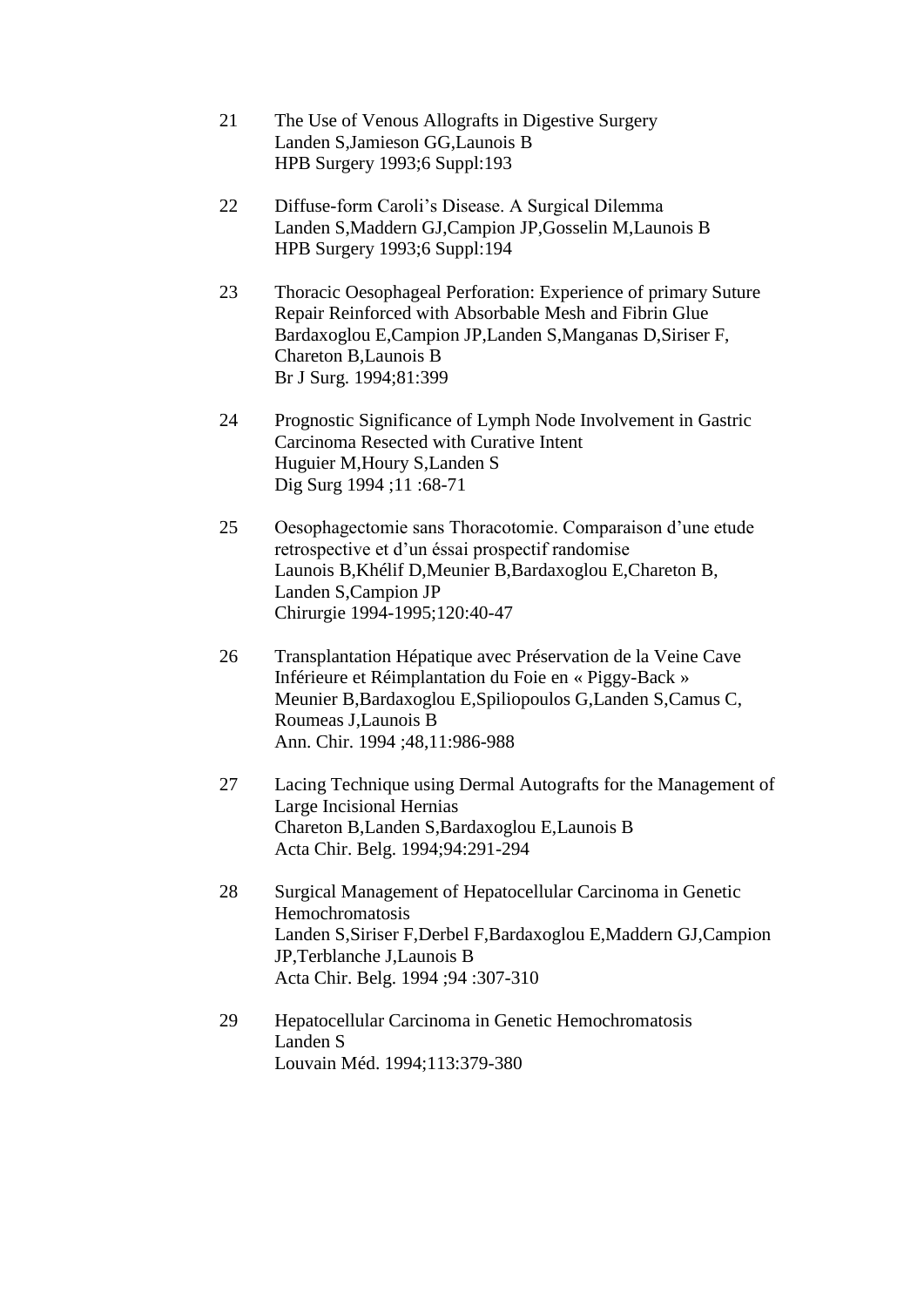- 30 Cholangiocarcinoma Hilaire:Résécabilité et Survie à Long Terme après Exérèse Launois B,Catheline JM,Bardaxoglou E,Campion JP,Meunier B, Landen S,Messner M,Terblanche J Gastroentérol. Clin. Biol. 1994 ;18,2 bis:A155
- 31 Survie à 5 ans des Cancers de l'œsophage Opérés. A propos de 733 cas Catheline JM,Buard JL,Manganas D,Bardaxoglou E, Chareton B,Landen S,Meunier B,Campion JP,Launois B Gastroentérol. Clin. Biol. 1994 ;18,2 bis :A207
- 32 Perforations de l'Oesophage Thoracique :Suture Primaire Renforcée par une Plaque de Vicryl et du Tissucol Bardaxoglou E,Campion JP,Landen S,Chareton B, Spiliopoulos G,Catheline JM,Launois B Gastroentérol. Clin. Biol. 1994 ;18,2 bis :B340
- 33 Résultats du Traitement Chirurgical des Tumeurs Oddiennes Chareton B,Coiffic J,Bardaxoglou E,Landen S,Campion JP,Launois B Gastroentérol. Clin. Biol. 1994 ;18,2 bis:A209
- 34 Billroth I or II for Carcinoma of the Gastric Antrum. A Prospective Randomized Study Chareton B,Manganas D,Siriser F,Landen S,Bardaxoglou E,Launois B World J Surg. 1994;18 Suppl:S17
- 35 Laparoscopic Colectomy:Review of 144 Procedures Trebuchet G,Landen S,Lecalve JL,Campion JP,Launois B World J Surg. 1994;18 Suppl:S19
- 36 Rare Periampullary Tumors Landen S,Bardaxoglou E,Azzis O,Chareton B,Saul J, Meunier B,Campion JP,Launois B,Terblanche J World J Surg. 1994;18 Suppl:S18
- 37 Curative Management of Klatskin Tumors:The Place of Liver Resection Launois B,Terblanche J,Catheline JM,Campion JP, Bardaxoglou E,Chareton B,Azzis O,Landen S World J Surg. 1994;18 Suppl:S18
- 38 Risk Factors of Late Biliary Complications in Liver Transplantation Meunier B,Launois B,Landen S,Desjardins JF,Siriser F, Bardaxoglou E,Stasik C World J Surg. 1994;18 Suppl:S18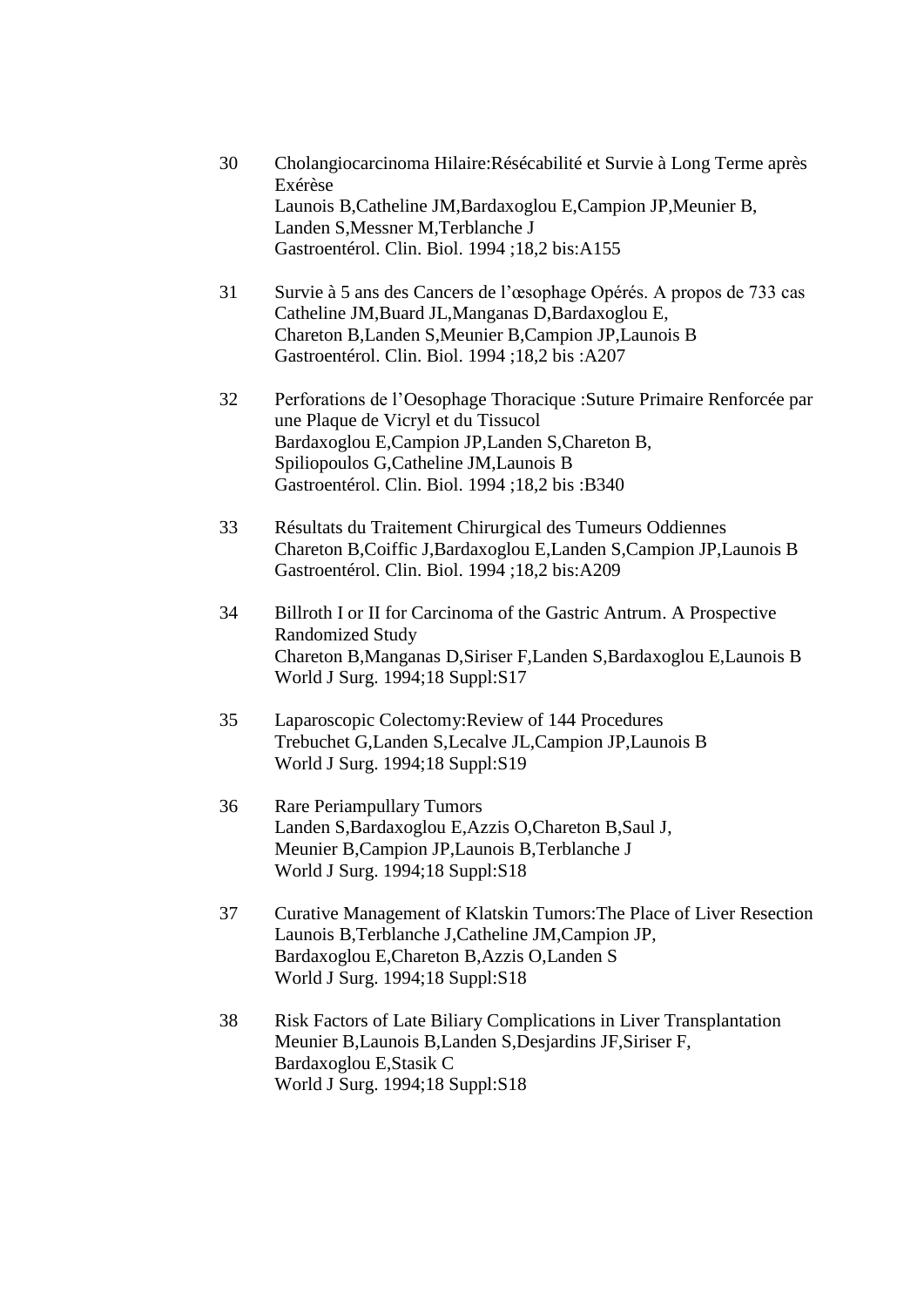- 39 Five-Year Survival Following Resection for Oesophageal Cancer in 733 **Patients** Launois B,Catheline JM,Landen S,Bardaxoglou E,Chareton B, Campion JP World J Surg. 1994;18 Suppl:S18
- 40 Oesophageal Perforation:Primary Suture Repair Reinforced with Absorbable Mesh and Fibrin Glue Bardaxoglou E,Campion JP,Landen S,Chareton B, Spiliopoulos G,Catheline JM,Launois B World J Surg. 1994;18 Suppl:S17
- 41 Hepatocellular Carcinoma in Genetic Hemochromatosis Landen S,Siriser F,Derbel F,Bardaxoglou E,Maddern GJ, Campion JP,Deugnier Y,Terblanche J,Launois B World J Surg. 1994;18 Suppl:S17
- 42 Hemangiopericytoma of the Pancreas:Report of a Case and Review of the Literature Bardaxoglou E,Manganas D,Landen S,Ramee MP,Chareton B, Maddern GJ,Launois B Hepato-Gastroenterol. 1995;42:172-174
- 43 Surgical Salvage after Failed Transjugular Intrahepatic Portosystemic Shunting Landen S,Delugeau V,Launois B Acta Chir. Belg. 1995;95:176-178
- 44 Dérivations Porto-Caves de Sauvetage après Echec de Shunt Intrahépatique Landen S,Launois B Ann. Chir. 1995.49,4 :324-326
- 45 Facteurs de Risque et Traitement des Carcinomes Hépatocellulaires sur Hémochromatose Génétique Landen S,Siriser F,Messner M,Meunier B,Maddern GJ, Campion JP,Deugnier Y,Launois B Gastroentérol. Clin. Biol. 1995;19,2 bis:A112
- 46 Perforation de l'Oesophage Thoracique :Suture Primaire Renforcée par une Plaque de Vicryl et du Tissucol Bardaxoglou E,Campion JP,Landen S,Chareton B, Spiliopoulos G,Catheline JM,Launois B Gastroentérol. Clin. Biol. 1995 ;19,2 bis :A209
- 47 Nécroses Duodénales par Brulure Caustique Landen S,Wu MH,Jeng LB,Delugeau V,Launois B Ann. Chir. 1995 ;49,7 Suppl :S35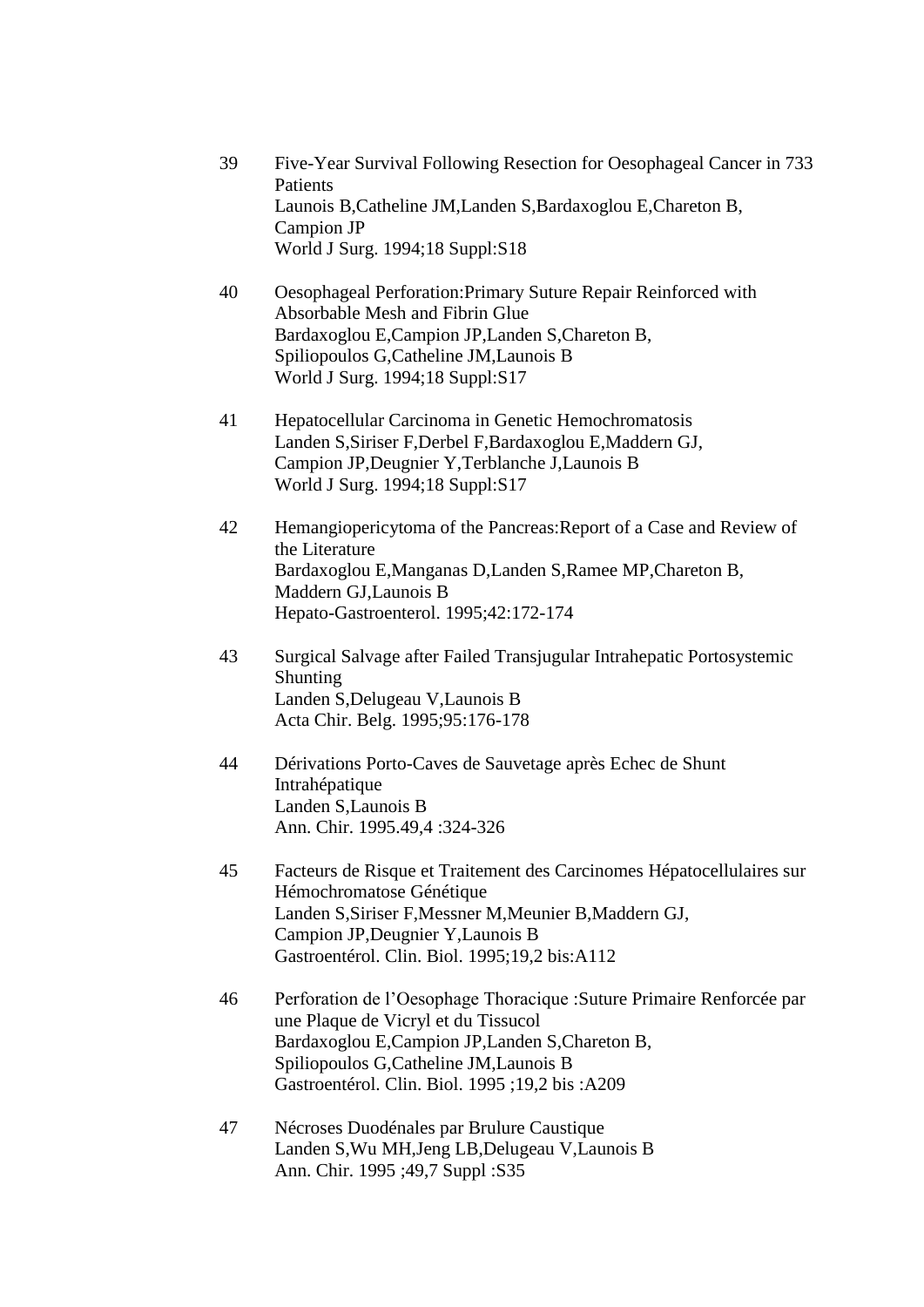- 48 Pancréatectomie Totale et duodénopancréatectomie Céphalique dans le Traitement du Cancer du Pancréas. Expérience Personnelle et Evolution des Idées Bardaxoglou E,Landen S,Saul J,Buard JL,Chareton B, Meunier B,Campion JP,Terblanche J,Launois B Ann. Chir. 1995;49,7:S24
- 49 Facteurs de Risque et Traitement des Carcinomes Hépatocellulaires sur Hémochromatose Génétique Landen S,Siriser F,Messner M,Meunier B,Maddern GJ, Campion JP,Deugnier Y,Launois B Ann. Chir. 1995;49,7:S19
- 50 Perforation de l'Oesophage Thoracique :Suture Primaire Renforcée par une Plaque de Vicryl et du Tissucol Bardaxoglou E,Campion JP,Landen S,Chareton B, Spiliopoulos G,Cathelin JM,Launois B Ann. Chir. 1995;49,7:S29
- 51 Surgical Management of Tumors of the Ampulla of Vater Chareton B,Coiffic J,Bardaxoglou E,Landen S,Campion JP,Launois B Gastroenterology 1996 ;110,4 :A1166
- 52 Curative Surgical Management of Klatskin Tumors:The Place of Liver Resection Launois B,Terblanche J,Catheline JM,Campion JP, Bardaxoglou E,Chareton B,Azzis O,Landen S Gastroenterology 1996;110,4:A1247
- 53 Laparoscopic Colectomy:Review of 144 Procedures Trebuchet G,Landen S,Lecalve JL,Campion JP,Launois B Gastroenterology 1996;110,4:A605
- 54 Five-Year Survival following resection for Oesophageal Cancer in 733 **Patients** Launois B,Catheline JM,Landen S,Bardaxoglou E,Chareton B, Campion JP Gastroenterology 1996;110,4:A548
- 55 Total Pancreatectomy and Subtotal Duodenopancreatectomy for the Management of Carcinoma of the Head of the Pancreas:An Institutional Experience and Evolving Trends Bardaxoglou E,LandenS,Maddern GJ,Buard JL,Meunier B, Campion JP,Terblanche J,Launois B Dig Surg 1996;13:12-18
- 56 Diagnosis and Therapy for Ampullary Tumors:63 Cases Chareton B,Coiffic J,Landen S,Bardaxoglou E,Campion JP,Launois B World J Surg. 1996;20:707-712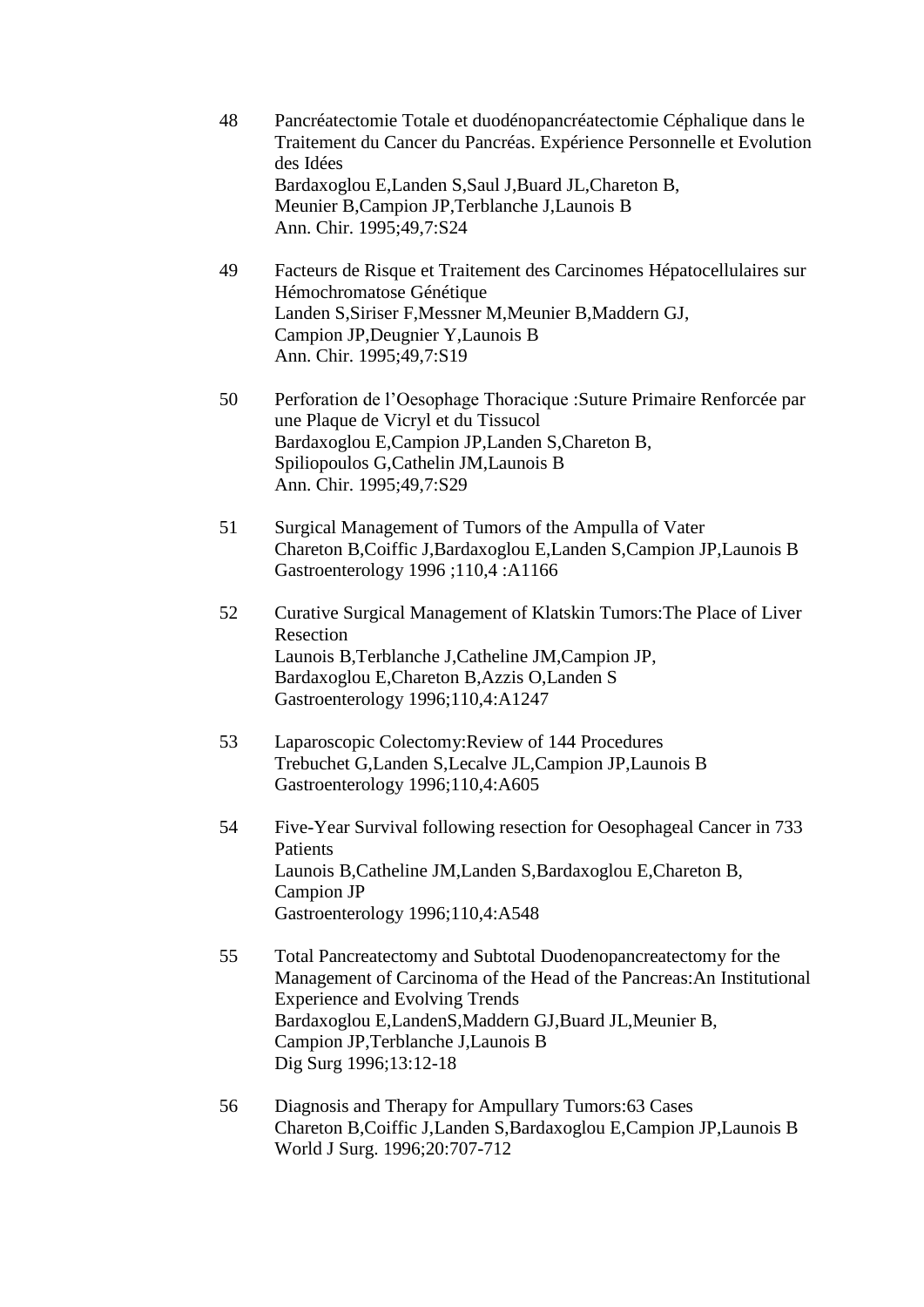- 57 Prospective Randomized Trial Comparing Billroth I and Billroth II Procedures for Carcinoma of the Gastric Antrum Chareton B,Landen S,Manganas D,Meunier B,Launois B J Am. Coll. Surg. 1996;183:190-194
- 58 New Approach to Surgical Management of Early Esophageal Thoracic Perforation:Primary Suture Repair Reinforced with Absorbable Mesh and Fibrin Glue Bardaxoglou E,Manganas D,Meunier B,Landen S, Maddern GJ,Campion JP,Launois B World J Surg. 1997;21:618-620
- 59 Intrahepatic Hematoma following Needle Biopsy of Liver Graft:Incidence and Management Bardaxoglou E,Meunier B,Maddern GJ,Landen S,Spiliopoulos G, Ruso L,Campion JP,Messner M,Launois B Dig Surg 1997;14:387-392
- 60 Pancreaticoduodenal Necrosis due to Caustic Burns Landen S,Wu MH,Jeng LBB,Bardaxoglou E,Launois B Br. J Surg. 1996;83 Suppl:130
- 61 Consolidation of a Friable Pancreas for Pancreatico-jejunal Anastomosis Landen S Dig Surg 1998;15:289-299
- 62 Venous Allografts:A Useful Alternative to Venous Autografts in Digestive Surgery Launois B,Jamieson GG,Maddern GJ, Landen S,Campion JP,Coeurdacier P,Bardaxoglou E Aust. N Z J Surg. 1995;65,8:579-581
- 63 Proximal Bile Duct Cancer:High Resectability Rate and 5-Year Survival Launois B,Terblanche J,Lakehal M,Catheline JM, Bardaxoglou E,Landen S,Campion JP,Sutherland F,Meunier B Ann. Surg. 1999;230,2:266-275
- 64 Annular Duodenal Stricture due to Brunner's Gland Hyperplasia Landen S,Delugeau V,Lhonneux C,Michel P Acta Gastroenterol. Bel. 2001;64(1):35-37
- 65 Pancreaticoduodenal Necrosis Due to Caustic Burns Landen S,Wu MH,Jeng LB,Delugeau V,Launois B Acta Chir. Belg. 2000;100(5):205-209
- 66 Primary Anastomosis versus Hartmann's Procedure in Diffuse Diverticular Peritonitis Van De Wauwer C,Nafteux P,Landen S Acta Gastroenterol. Bel. 2000;63,1:D49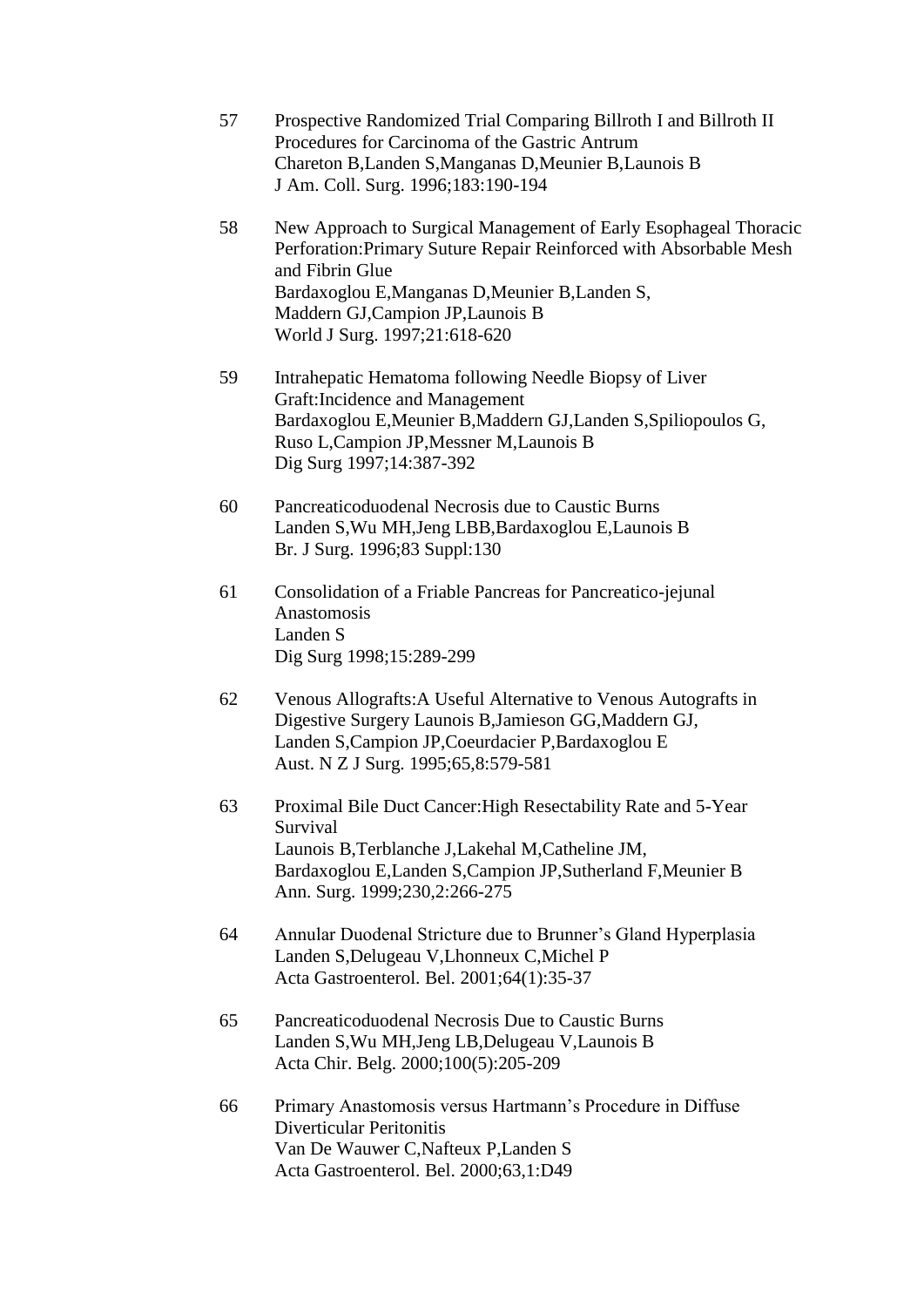| 67 | Resection and Primary Anastomosis with Protective Colostomy as an<br>Alternative to Hartmann Procedure in Left Colonic Peritonitis |
|----|------------------------------------------------------------------------------------------------------------------------------------|
|    | Landen S                                                                                                                           |
|    | Br. J Surg. 1998;85 Suppl 2:4670                                                                                                   |

- 68 Curative Surgical Management of Klatskin Tumors Launois B,Terblanche J,Catheline JM,Campion JP Bardaxoglou E,Chareton B,Azzis O,Landen S HPB Surg. 1996;Suppl 2:F235
- 69 Mesenteric liposarcoma or Lipodystrophy. An elusive diagnosis Fremault A,Heylen C,Delugeau V,Landen S JBR-BTR 2001;84(3):102-104
- 70 Minimally Invasive Approach to Boerhaave's Syndrome Landen S Surg Endosc 2003;Suppl 17:S21
- 71 Hemorragie Surrénalienne Post-opératoire et Syndrome des Anticorps Antiphospholipides Focant I,Claeys C,Landen S Louvain Médical 2004;123:201-204
- 72 Adrenal Hemorrhage Mimicking an Acute Abdomen Landen S,Delugeau V Am J Emerg Med 2005 ;23 :219-220
- 73 Complications of Gastric Banding Presenting to the Emergency Department Landen S,Majerus B,Delugeau V Am J Emerg Med 2005;23:368-370
- 74 Simultaneous Paraesophageal Hernia Repair and Gastric Banding Landen S Obes Surg 2005;15:435-438
- 75 Complications after Radiofrequency Destruction for Liver Tumors: A Multicentric Belgian Survey Donckier V,Lucidi V,Hubert C,Gigot JF,Chapelle T, Ysebaert D,Bertrand C,Mansvelt B,Verhelst H,Willemsen P, Majerus B,Mendes da Costa P,Janssens M,Landen S,Hauters P,Saey JP,Berrevoet F,Guerin E Acta Chir. Belg. 2006;106:S107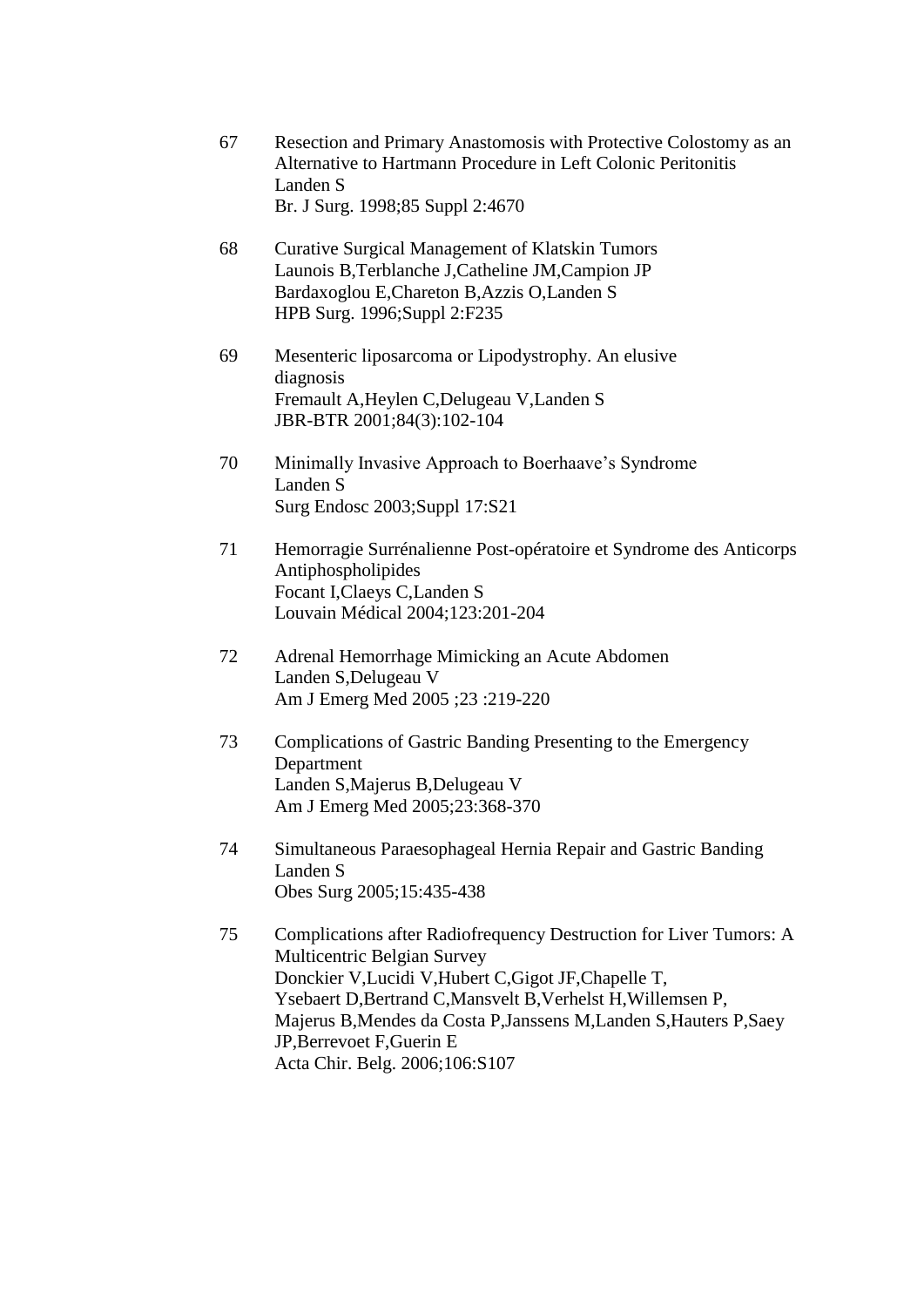- 76 Radiofrequency Destruction for Colorectal Liver Metastases: A Multicentric Belgian Survey Chapelle T,Lucidi V,Hubert C,Gigot JF,Roeyen G,Ysebaert D, Bertrand C,Mansvelt B,Verhelst H,Willemsen P,Majerus B, Mendes da Costa P,Janssens M,Landen S,Hauters P,Saey JP, Berrevoet F,Guerin E,Donckier V Acta Chir. Belg. 2006;106:S107-108
- 77 Radiofrequency Destruction for Hepatocellular Carcinoma in Cirrhotic Patients: A Multicenter Belgian Survey Lucidi V,Hubert C,Gigot JF,Chapelle T,Ysebaert D, Bertrand C,Mansvelt B,Verhelst H,Willemsen P,Majerus B, Mendes da Costa P,Janssens M,Landen S,Hauters P,Saey JP, Berrevoet F,Guerin E,Donckier V Acta Chir. Belg. 2006;106:S108
- 78 Boerhaave's Syndrome Landen S,Verhelst L,Verhaegen A,Waterkeyn F,Gallerani A, Badic B,De Neve A,Van Belle K Acta Chir. Belg. 2006;106:S81
- 79 Simultaneous Paraesophageal Hernia Repair and Gastric Banding Landen S,Van Belle K,De Neve A,Badic B,Gallerani A, Verhelst L,Verhaegen A,Waterkeyn F Obes Surg 2006;16:S428
- 80 Gastric Banding: New and Unfamiliar Complications Facing Emergency Department Staff Landen S,Badic B,Gallerani A,Verhelst L,Verhaegen A, Waterkeyn F,Van Belle K,De Neve A Obes Surg 2006;16:S428
- 81 Pancreatic Duct Rupture in a 26-year-old Patient Crombé D,Ghijselings L,Van Campenhoudt M,Landen S,Pringot J JBR-BTR 2001;84(3):125
- 82 Small Bowel Obstruction by Apricot Pit in Crohn's Disease Claus J,Pringot J,Ghijselings L,Landen S JBR-BTR 2006;89(6):329
- 83 Acute Mesenteric Vein Thrombosis Hugon S,de Clercq P,Landen S Ann Emerg Med. 2007;50(5):623-624
- 84 Gas-Producing Infection of the Spleen in a Super-Super Obese Patient Landen S,Closset J Obes Surg. 2007;17(10):1416-1418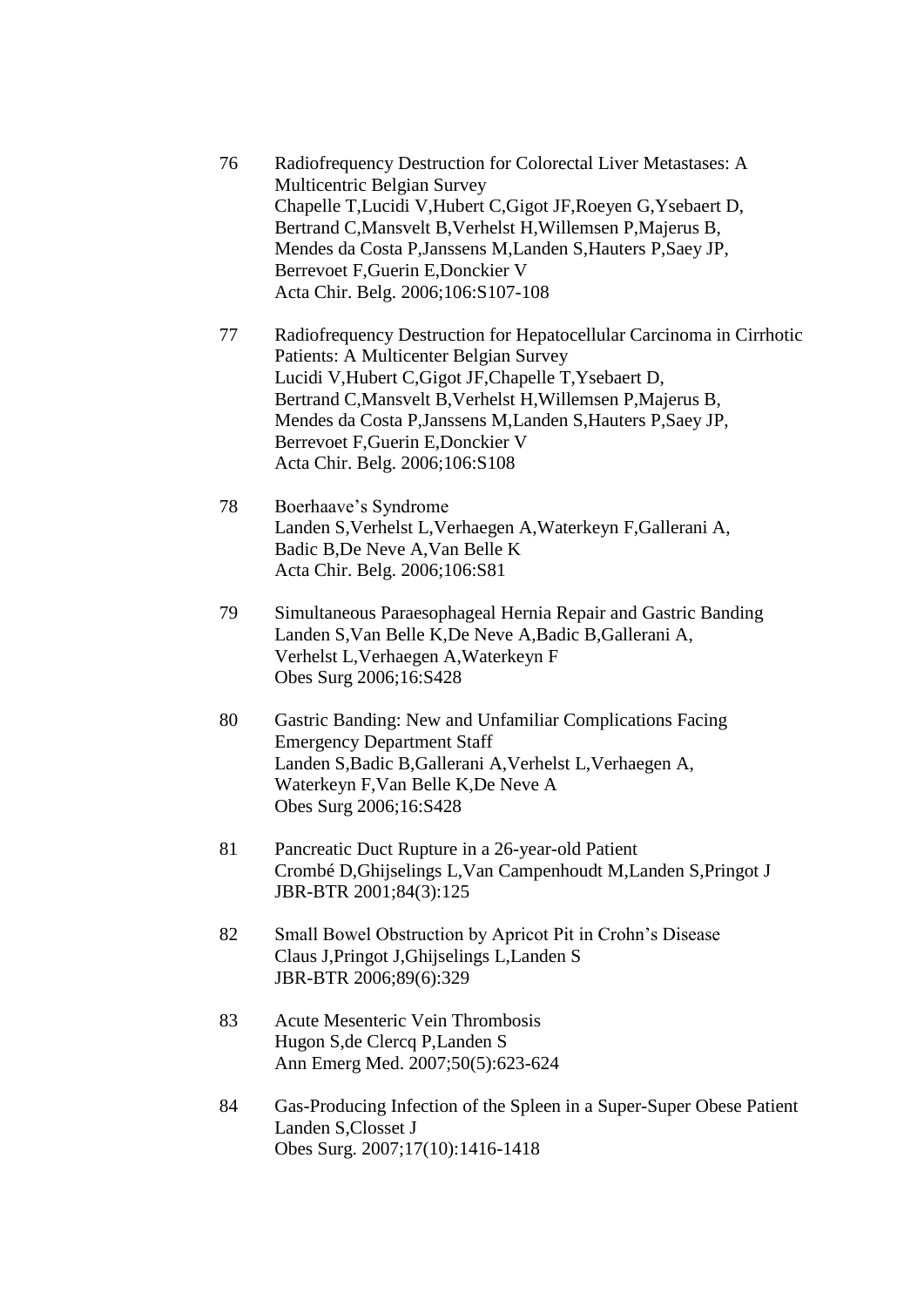- 85 Spontaneous Splenic Rupture associated with Listeria Endocarditis Llanwarne N,Badic B,Delugeau V,Landen S Am J Emerg Med. 2007;25(9):1086
- 86 La nécrose gastrique: urgence méconnue de l'anneau gastrique Badic B,Landen S,Verhelst L,Verhaegen A,Van Belle K,De Neve A J Chir. 2007;144(11):45
- 87 Primary anastomosis and diverting colostomy in diffuse diverticular peritonitis. Landen S,Nafteux P Acta Chir Belg. 2002 Feb;102(1):24-9.
- 88 Tuberculosis diagnosed after major hepatectomy for suspected malignancy. Landen S,Ballet T,Kessler R,Badic B,Costache M,Dobos S,Delugeau V Acta Chir Belg. 2010 Mar-Apr;110(2):221-4
- 89 Liver tuberculosis mistaken for malignancy. The role of needle biopsy. Landen S,Ballet T,Bollars P,Badic B,Herman D,Delugeau V Acta Gastroenterol Belg. 2010 Apr-Jun;73(2):278-9
- 90 Ileo-colic hernia through the foramen of Winslow. Gutu R,Sondji SH,LandenS,Pringot J JBR-BTR 2011 Mar-Apr;94(2):91
- 91 Spontaneous portal-venous shunt of the liver. Landen S,Delugeau V Dig Surg. 2003;20(2):165-6
- 92 Alveolar echinococcosis in a Belgian urban dweller Landen s,Van De Sande J,Berger P,Ursaru D,Baert J,Delugeau V Acta Gastroenterol Belg. 2013;76 (3):317-321
- 93 Hirschsprung's disease in patients of advanced age Vrints I,Costache M,Dobos S,Sondji SH,Fiasse M,LandenS Int J Gerontology 2012;6(1):54-7
- 94 Androgen insensitivity revealed by surgery in elderly identical twins. Landen S,Doniga S,Bollars P,DelugeauV,Merlin JM Gynecol Surg 2009;6(4):375-9
- 95 Colonoscopic Trauma Landen S Acta Chir Belg 2010;110(supplement):
- 96 Hémosuccus Pancréatique: Dilemme thérapeutique Djaoudi S, Opsomer G, Sondji SH, Vrints I, Verhaegen F, Landen S J Chir Visc. 2010;147(4S1):34-40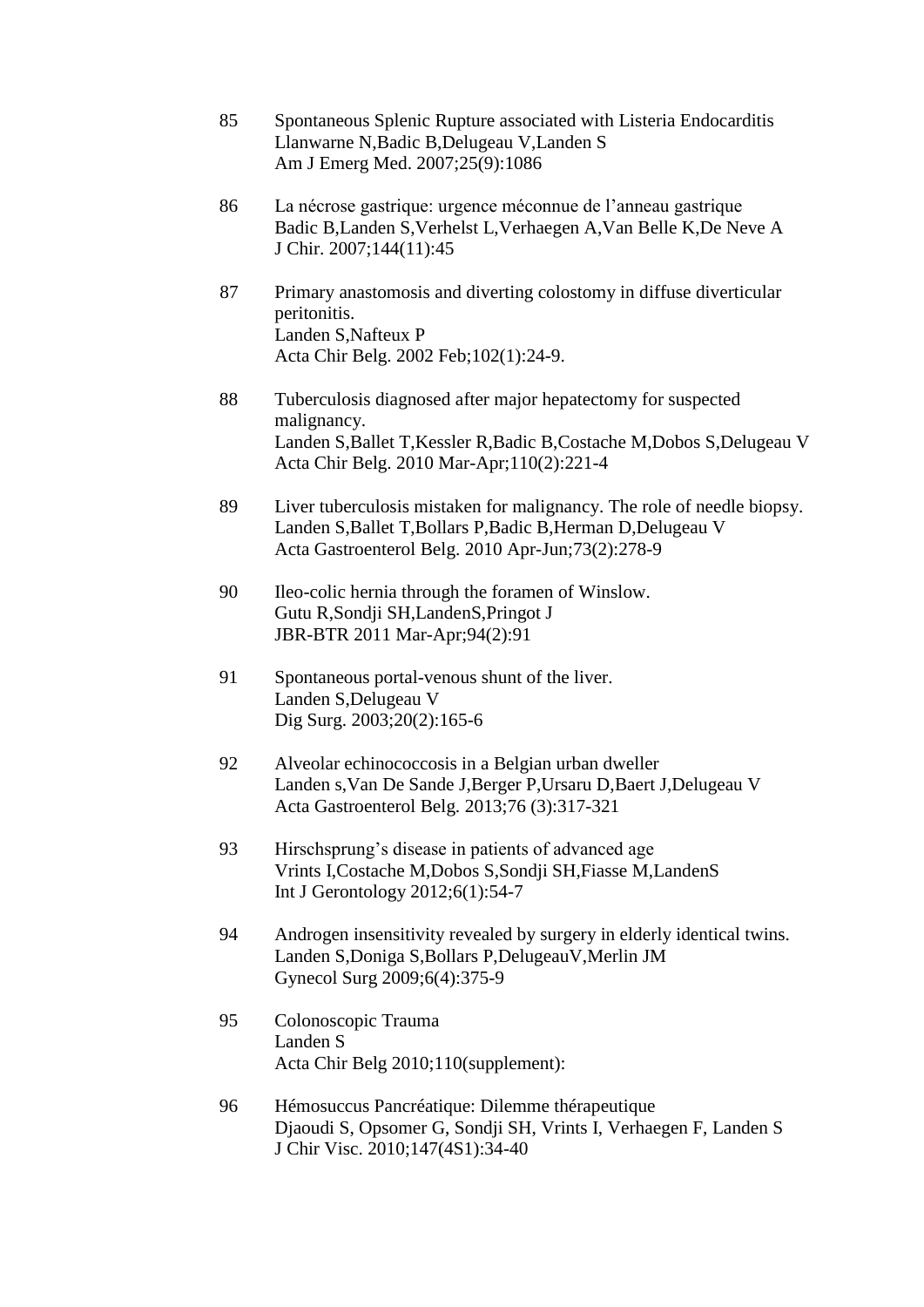- 97 Biliopancéatopathie à IgG4: Piège chirurgical Baert J,Ursaru,D,Elens M,Vrints I,Verhaegen F,Bomans B, Van Belle K,Landen S J Chir Visc. 2011;148 (4S1):45
- 98 Alveolar Echinococcosis in a Belgian Urban Dweller Van de Sande J,Bomans B,Van Belle K,Landen S Acta Chir Belg 2013;113(supplement):88
- 99 Pitfall Pancreatoduodenectomy Meert Th,Landen S Acta Chir Belg 2013;113(supplement):96
- 100 Hemosuccus Pancreaticus Grossen C,Landen S Acta Chir Belg 2014;114(supplement):
- 101 Giant hepatic carcinoid: a rare tumor with a favorable prognosis Landen S,Elens M,Vrancken C,Nuytens F,Meert T,Delugeau V Case Rep Surg. 2014;2014:456509.do:1155/2014/456509
- 102 Laparoscopic Approach to Median Arcuate ligament Syndrome Landen S,Ballet T,Ursaru D,Landen C Acta Chir Belg 2016;116(supplement)
- 103 Liver Transplantation for Phenelzine-associated Acute Liver Failure Delugeau V,Goffinet S,Muguerza J,Landen S Br J Psych 2016 e-letter
- 104 Perineal Colostomy Prolapse: a novel application of mesh sacral pexy Landen S,Ursaru D,Landen C,Delugeau V Ann R Coll Surg Engl. 2018 Jan;100(1):e7-e9
- 105 How to Deal with Hepatic Artery Injury During Pancreatectomy A systematic review Landen S,Ursaru D,Delugeau V,Landen C J Visc Surg. 2017 Sep;154(4):261-268
- 106 Laparoscopic approach to median arcuate ligament syndrome (with video) Landen S,Ballet T,Delugeau V,Landen C J Visc Surg. 2018 Apr;155(2):159-161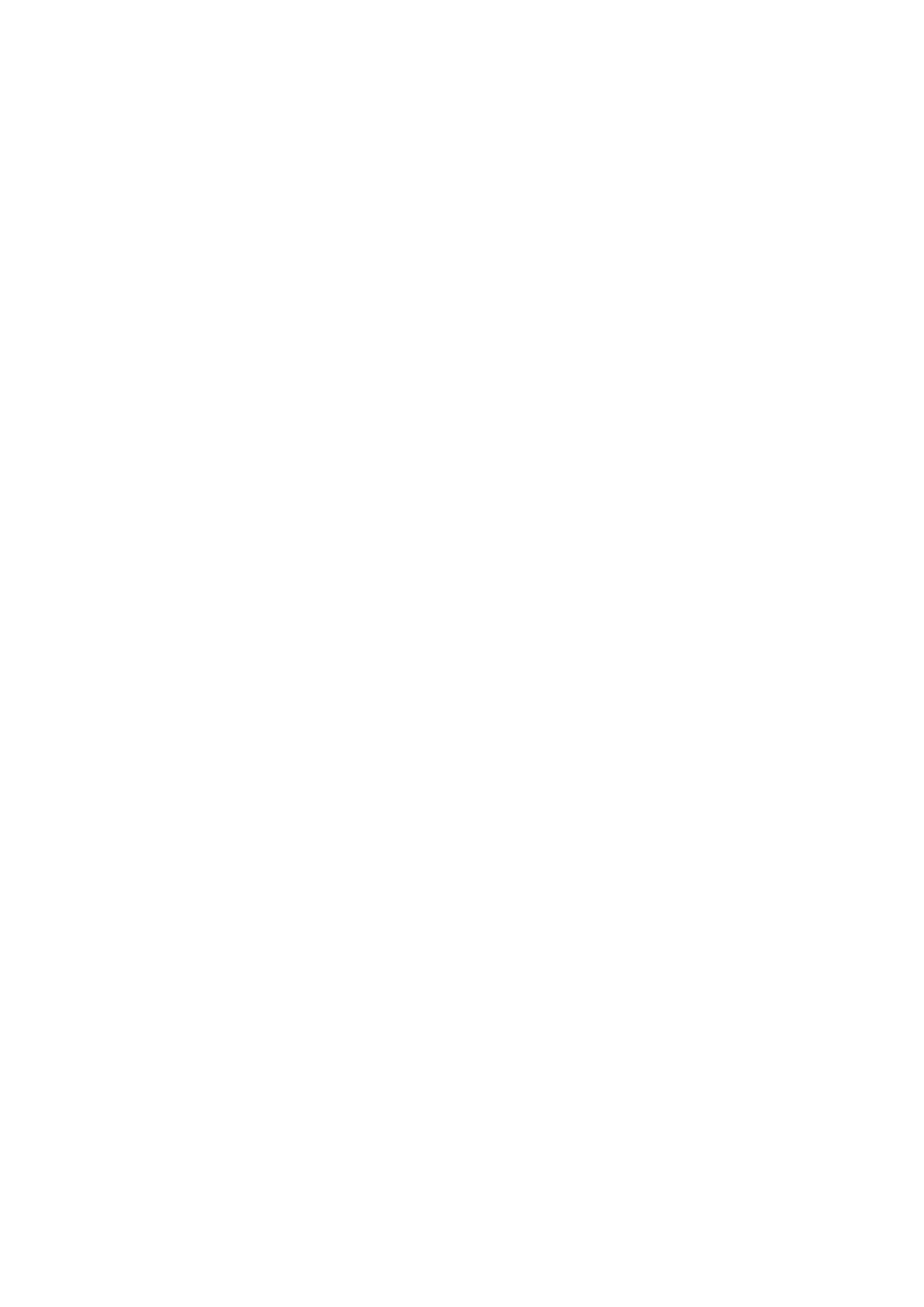## **Communications**

- 1 Cystoduodenostomy for Pancreatic Cysts:73 Cases Vankemmel M,Bertaux D,Vandenbossche P,Landen S,Vankemmel FM International Hepatobiliary Pancreatic Association 10<sup>th</sup> Meeting, Nice 1988
- 2 Mucocèle Appendiculaire: Présentation clinique,aspects radiologiques,attitude thérapeutique Landen S,Bertrand C,Pourbaix A,De Neve A 92ème Congrès Français de Chirurgie, Paris 1990
- 3 Utilisation d'Allogreffes Veineuses en Chirurgie Digestive Landen S,Launois B,Jamieson GG,Coeurdacier P,Lebeau G, Meunier B,Campion JP 93ème Congrès Français de Chirurgie, Paris 1991
- 4 Mucocèle Appendiculaire et Pseudomyxome Péritonéal Landen S,Bertrand C,Herman D,Pourbaix A,De Neve A,Schmitz A Société Royale Belge de chirurgie, Bruxelles 1991
- 5 Utilisation d'Allogreffes Veineuses en Chirurgie Digestive Landen S,Launois B,Jamieson GG,Coeurdacier P,Lebeau G, Meunier B,Campion JP Société Royale Belge de Chirurgie, Bruxelles 199
- 6 Focal Nodular Hyperplasia. Resection in 20 patients Landen S,Lebeau G,Siriser F,Bardaxoglou E,Maddern GJ, Campion JP,Launois B Eurosurgery, Brussels 1992
- 7 Hepatocellular Carcinoma in Genetic Hemochromatosis Landen S,Siriser F,Derbel F,Bardaxoglou E,Maddern GJ, Campion JP,Deugnier Y,Launois B Eurosurgery, Brussels 1992
- 8 Combined Gluteus medius-Tensor Fascia Lata Flap for Coverage of Trochanteric pressure Sores Landen S,Charloux C,Rossillon D,Duval JM Eurosurgery, Brussels 1992
- 9 Carcinome Hépatocellulaire sur Hémochromatose Génétique Landen S,Siriser F,Derbel F,Bardaxoglou E,Maddern GJ, Campion JP,Deugnier Y,Launois B 94ème Congrès Français de Chirurgie, Paris 1992
- 10 Cancer du Pancréas : Expérience d'un Service Bardaxoglou E,Saul J,Landen S,Chareton B,Azzis O, Catheline JM,Meunier B,Campion JP,Launois B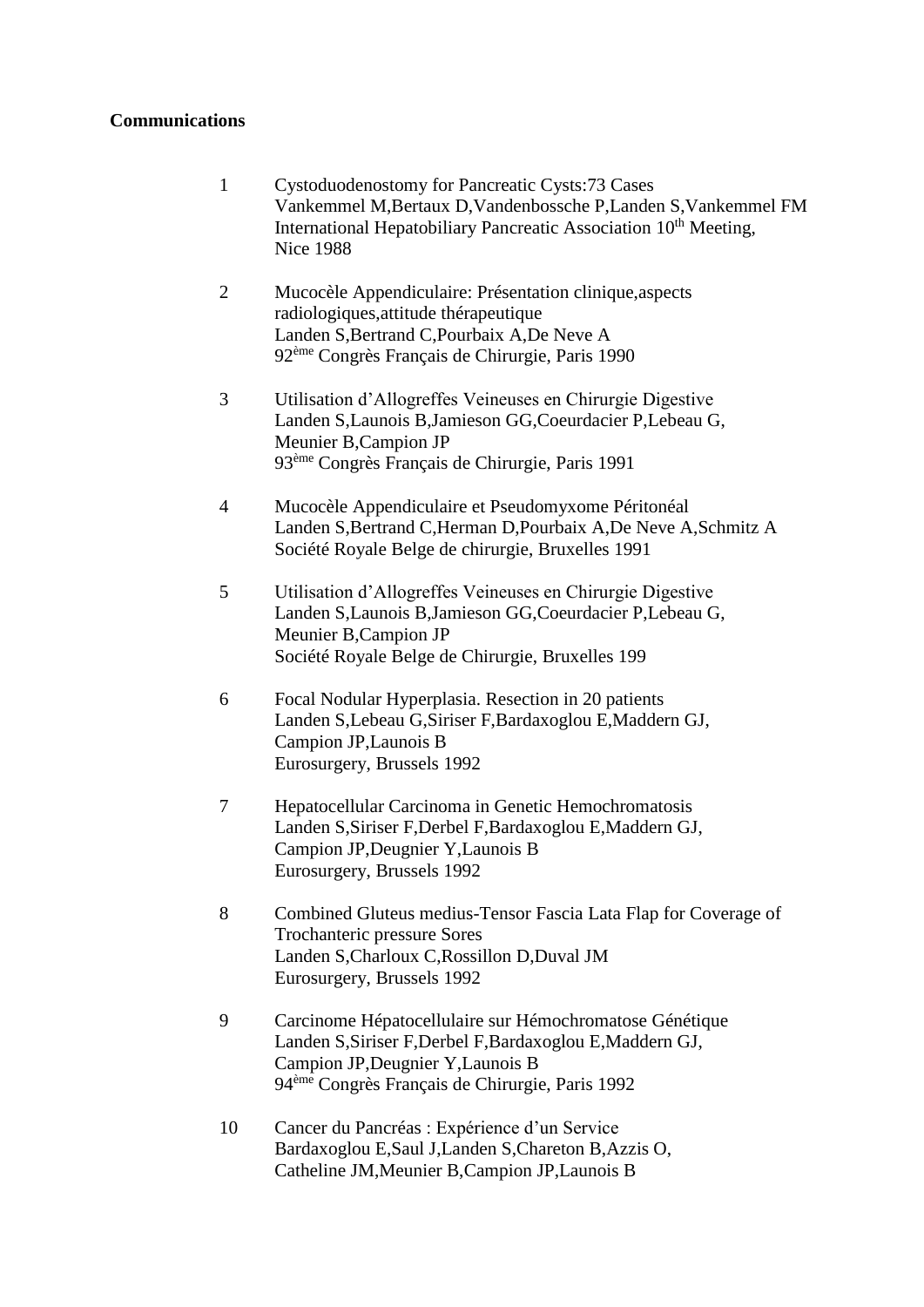15èmes Journées de Chirurgie Digestive, Rennes 1993

- 11 Diagnostic et Traitement des Ampullomes Chareton B,Coiffic J,Bardaxoglou E,Landen S,Campion JP,Launois B 15èmes Journées de Chirurgie Digestive, Rennes 1993
- 12 L'Anastomose Pancréatico-jéjunale est Sûre et Sans Complications Launois B,Azzis O,Campion JP,Chareton B,Bardaxoglou E, Landen S,Meunier B 15èmes Journées de Chirurgie Digestive, Rennes 1993
- 13 Tumeurs Periampullaires Rares Landen S,Bardaxoglou E,Azzis O,Chareton B,Saul J, Meunier B,Campion JP,Launois B 15èmes Journées de Chirurgie Digestive, Rennes 1993
- 14 Plaidoyer pour un Traitement Palliatif Chirurgical du Cancer du Pancréas Launois B,Bardaxoglou E,Kunin N,Chareton B,Landen S, Meunier B,Campion JP 15èmes Journée de Chirurgie Digestive, Rennes 1993
- 15 Exérèse à Visée Curatrice des Tumeurs de Klatskin Launois B,Catheline JM,Campion JP,Bardaxoglou E,Chareton B, Azzis O,Landen S 15èmes Journée de Chirurgie Digestive, Rennes 1993
- 16 Les Intubations Transtumorales Chirurgicales dans les Sténoses Biliaires Malignes Meunier B,Desjardins JF,Catheline JM,Bardaxoglou E, Chareton B,Landen S,Julienne V 15èmes Journée de Chirurgie Digestive, Rennes 1993
- 17 Risk Factors of Late Biliary Complications in Liver Transplantation Landen S,Desjardins JF,Siriser F,Bardaxoglou E,Stasik C, Meunier B,Launois B World Association of HPB Surgery 1<sup>st</sup> European Congress, Paris 1993
- 18 Diffuse-form Caroli's Disease: A Surgical Dilemma Landen S,Maddern GJ,Campion JP,Gosselin M,Launois B World Association of HPB Surgery 1<sup>st</sup> European Congress, Paris 1993
- 19 Transplantation Hépatique ou Hépatectomie dans le Traitement des Carcinomes Hépatocellulaires sur Cirrhose Launois B,Siriser F,Manganas D,Jamieson GG, Bourdonnec P,Bardaxoglou E,Chareton B,Landen S,Campion JP 95ème Congrès Français de Chirurgie, Paris 1993
- 20 Exérèse à Visée Curatrice des Tumeurs de Klatskin : La Place de l'Hépatectomie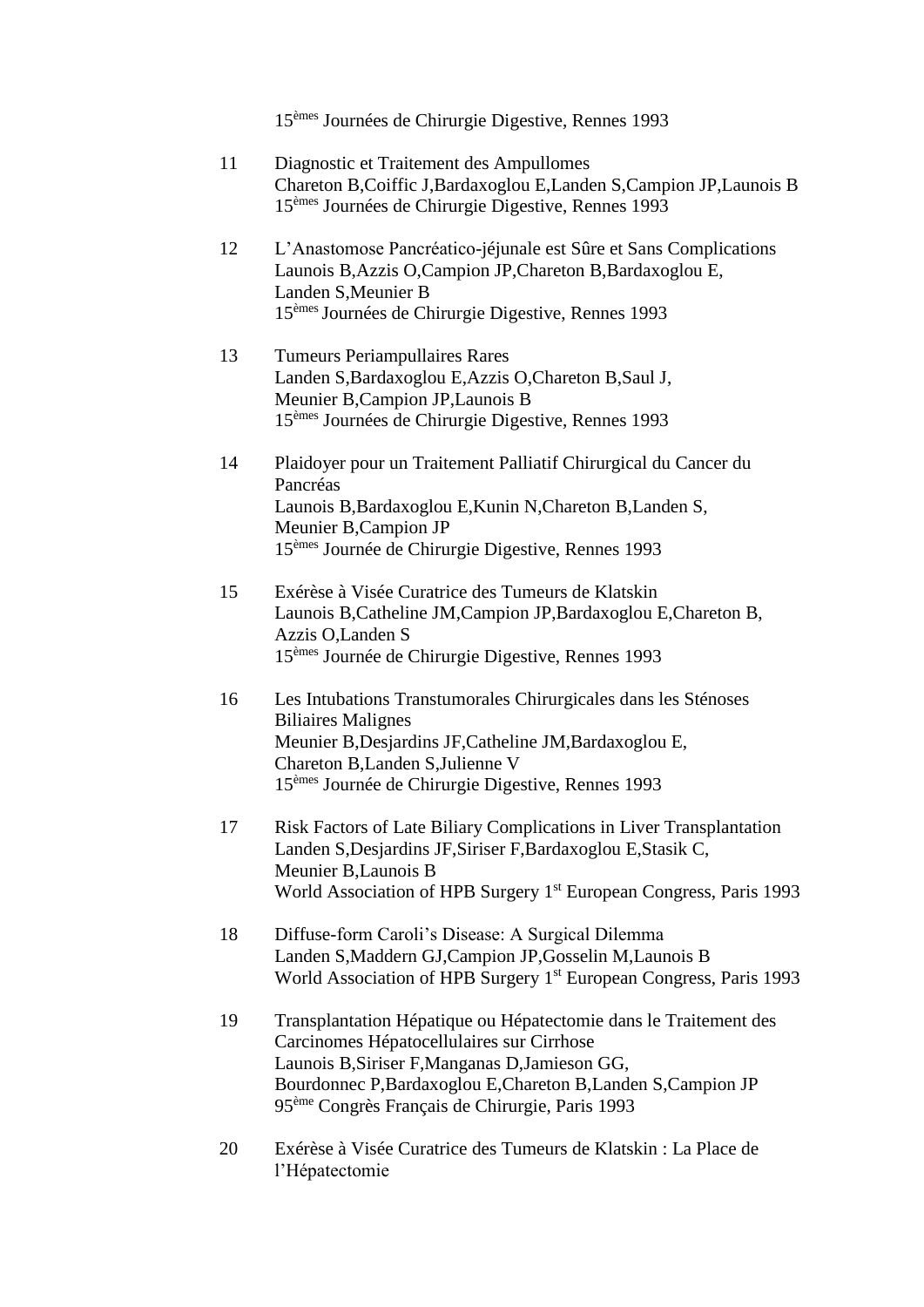Launois B,Catheline JM,Campion JP,Meunier B, Bardaxoglou E,Chareton B,Azzis O,Landen S,Terblanche J 95ème Congrès Français de Chirurgie, Paris 1993

- 21 Survie à 5 ans des Cancers de l'œsophage Opérés. A propos de 733 cas Catheline JM,Buard JL,Manganas D,Bardaxoglou E, Chareton B,Landen S,Meunier B,Campion JP,Launois B 95ème Congrès Français de Chirurgie, Paris 1993
- 22 Intubations Transtumorales Chirurgicales dans les Tumeurs de Klatskin Meunier B,Desjardins JF,Landen S,Catheline JM,Campion JP, Launois B 95ème Congrès Français de Chirurgie, Paris 1993
- 23 Facteurs de Risque des Complications Biliaires Tardives en Transplantation Hépatique Desjardins JF,Meunier B,Bardaxoglou E,Chareton B,Landen S, Messner M,Launois B 95ème Congrès Français de Chirurgie, Paris 1993
- 24 Transplantation Hépatique pour Cirrhose Ethylique : Expérience de 15 **Patients** Siriser F,Meunier B,Bardaxoglou E,Chareton B,Landen S, Saul J,Campion JP,Messner M,Launois B Ouest Transplant, Caen 1993
- 25 Trois Cas de Tuberculose Pulmonaire en Transplantation Hépatique Launois B,Messner M,Meunier B,Saul J,Moirand R, Bardaxoglou E,Chareton B,Landen S Ouest Transplant, Caen 1993
- 26 Trois Doubles Transplantations Rénales et Hépatiques Launois B,Meunier B,Messner M,Bardaxoglou E,Chareton B, Landen S,Saul J,Le Pogamp P Ouest Transplant, Caen 1993
- 27 Résultats de la Chirurgie du Pancréas Launois B,Bardaxoglou E,Meunier B,Campion JP,Chareton B, Landen S Journées de Pathologie et Chirurgie Digestive, Nice 1993
- 28 Oesophagectomie sans Thoracotomie. Comparaison d'une étude rétrospective et d'un éssai prospectif et randomisé Launois B,Khelif D,Meunier B,Bardaxoglou E,Chareton B, Landen S,Campion JP Académie de Chirurgie, Paris 1993
- 29 La Technique du « Piggy-Back » en Transplantation Hépatique Meunier B,Bardaxoglou E,Chareton B,Landen S,Camus C, Roumeas J,Launois B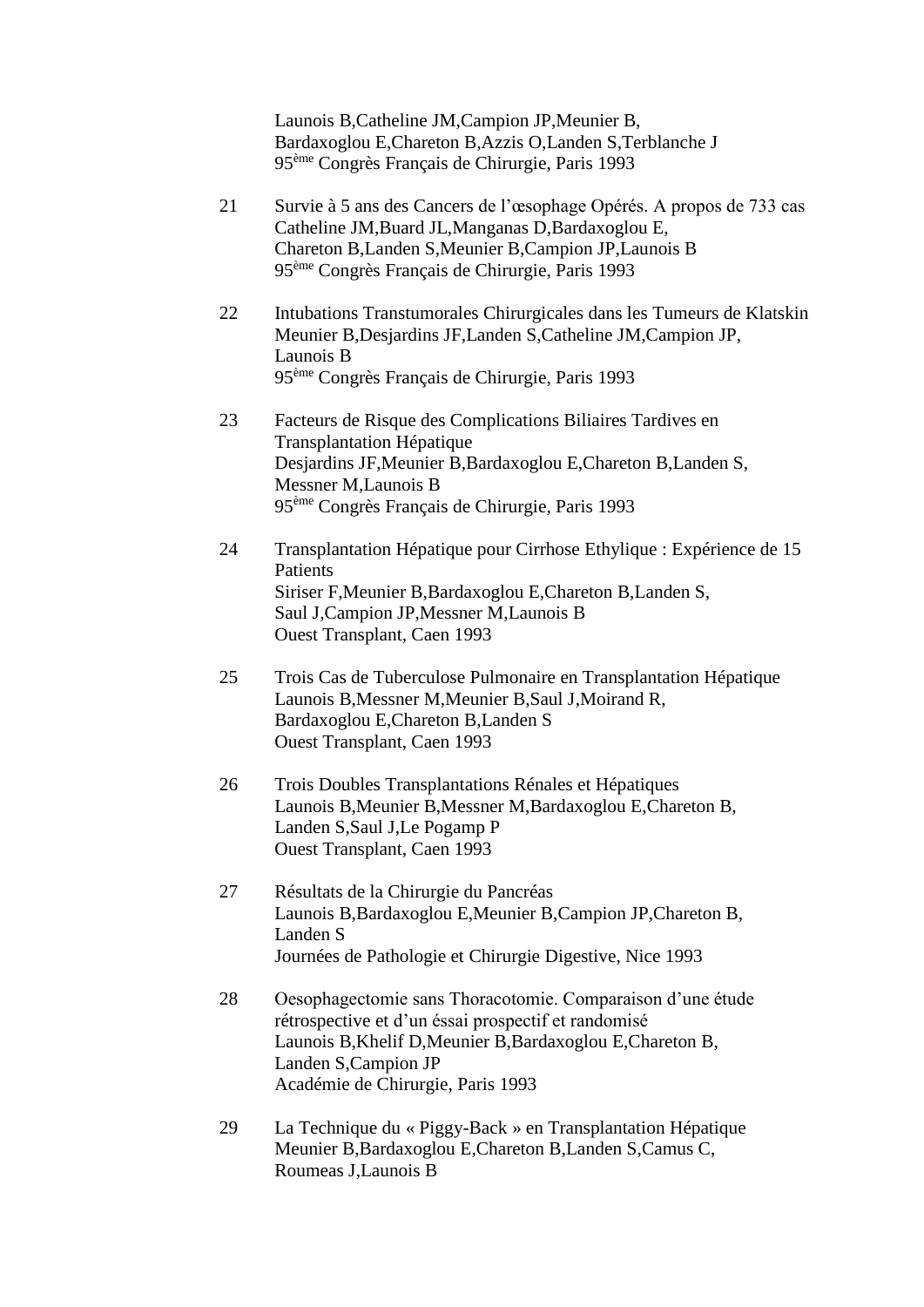Académie de Chirurgie, Paris 1993

- 30 Curative Management of Klatskin Tumors : The Place of Liver Resection Launois B,Catheline JM,Campion JP,Bardaxoglou E,Chareton B, Azzis O,Landen S Eurosurgery, London 1993
- 31 Risk Factors of Late Biliary Complications in Liver Transplantation Landen S,Desjardins JF,Siriser F,Bardaxoglou E,Stasik C, Meunier B,Launois B Eurosurgery, London 1993
- 32 Rare Periampullary Tumors Landen S,Bardaxoglou E,Azzis O,Chareton B,Saul J, Meunier B,Campion JP,Launois B,Terblanche J 5<sup>th</sup> IGSC Joint Meeting, Munich 1994
- 33 Hepatocellular Carcinoma in Genetic Hemochromatosis Landen S,Siriser F,Derbel F,Bardaxoglou E,Maddern GJ, Campion JP,Deugnier Y,Terblanche J,Launois B 5<sup>th</sup> IGSC Joint Meeting, Munich 1994
- 34 Plea for Surgical Palliation of Pancreatic Carcinoma Bardaxoglou E,Kunin N,Chareton B,Landen S,Meunier B, Campion JP,Launois B 5<sup>th</sup> IGSC Joint Meeting, Munich 1994
- 35 Prognostic Factors of 57 Five-Year Survivors following Resection for Oesophageal Cancer Spiliopoulos G,Bardaxoglou E,Landen S,Chareton B, Catheline JM,Launois B 5<sup>th</sup> IGSC Joint Meeting, Munich 1994
- 36 Laparoscopic Colectomy: Review of 112 procedures Trebuchet G,Landen S,Lecalve JL,Campion JP,Launois B 5<sup>th</sup> IGSC Joint Meeting, Munich 1994
- 37 Surgical Management of Tumors of the Ampulla of Vater Chareton B,Terblanche J,Bardaxoglou E,Landen S,Campion JP, Launois B 5<sup>th</sup> IGSC Joint Meeting, Munich 1994
- 38 Cholangiocarcinome Hilaire: Résécabilité et Survie à Long Terme après Exérèse Launois B,Catheline JM,Bardaxoglou E,Campion JP,Meunier B, Landen S,Messner M,Terblanche J Journées Francophones de Pathologie Digestive, Paris 1994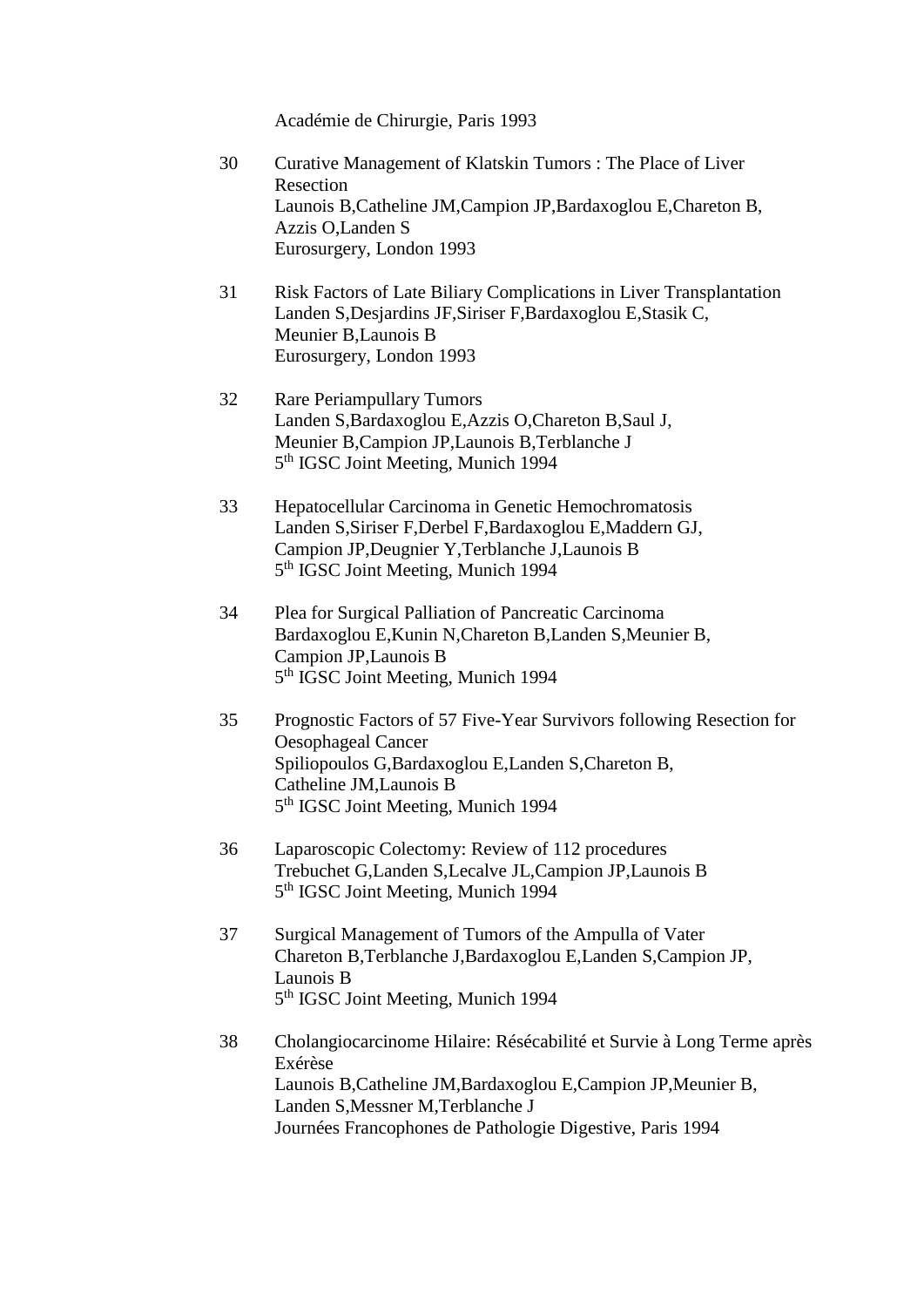- 39 Survie à 5 ans des Cancers de l'œsophage Opérés. A propos de 733 cas Catheline JM,Buard JL,Manganas D,Bardaxoglou E, Chareton B,Landen S,Meunier B,Campion JP,Launois B Journées Francophones de Pathologie Digestive, Paris 1994
- 40 Résultats du Traitement Chirurgical des Tumeurs Oddiennes Chareton B,Coiffic J,Bardaxoglou E,Landen S,Campion JP,Launois B Journées Francophones de Pathologie Digestive, Paris 1994
- 41 Billroth I or II for Carcinoma of the Gastric Antrum. A Prospective Randomized Study Chareton B,Manganas D,Siriser F,Landen S,Bardaxoglou E,Launois B 14th World Congress Collegium Internationale Chirurgiae Digestivae, Los Angeles 1994
- 42 Laparoscopic Colectomy: Review of 144 Procedures Trebuchet G,Landen S,Lecalve JL,Campion JP,Launois B 14th World Congress Collegium Internationale Chirurgiae Digestivae, Los Angeles 1994
- 43 Rare Periampullary Tumors Landen S,Bardaxoglou E,Azzis O,Chareton B,Saul J, Meunier B,Campion JP,Launois B,Terblanche J 14th World Congress Collegium Internationale Chirurgiae Digestivae, Los Angeles 1994
- 44 Curative Surgical Management of Klatskin Tumors: The Place of Liver Resection Launois B,Terblanche J,Catheline JM,Campion JP, Bardaxoglou E,Chareton B,Azzis O,Landen S 14th World Congress Collegium Internationale Chirurgiae Digestivae, Los Angeles 1994
- 45 Risk Factors of Late Biliary Complications in Liver Transplantation Meunier B,Launois B,Landen S,Desjardins JF,Siriser F, Bardaxoglou E,Stasik C 14th World Congress Collegium Internationale Chirurgiae Digestivae, Los Angeles 1994
- 46 Five-Year Survival following Resection for Oesophageal Cancer in 733 **Patients** Launois B,Catheline JM,Landen S,Bardaxoglou E,Chareton B, Campion JP 14th World Congress Collegium Internationale Chirurgiae Digestivae, Los Angeles 1994
- 47 Oesophageal Perforation: Primary Suture Repair Reinforced with Absorbable Mesh and Fibrin Glue Bardaxoglou E,Campion JP,Landen S,Chareton B, Spiliopoulos G,Catheline JM,Launois B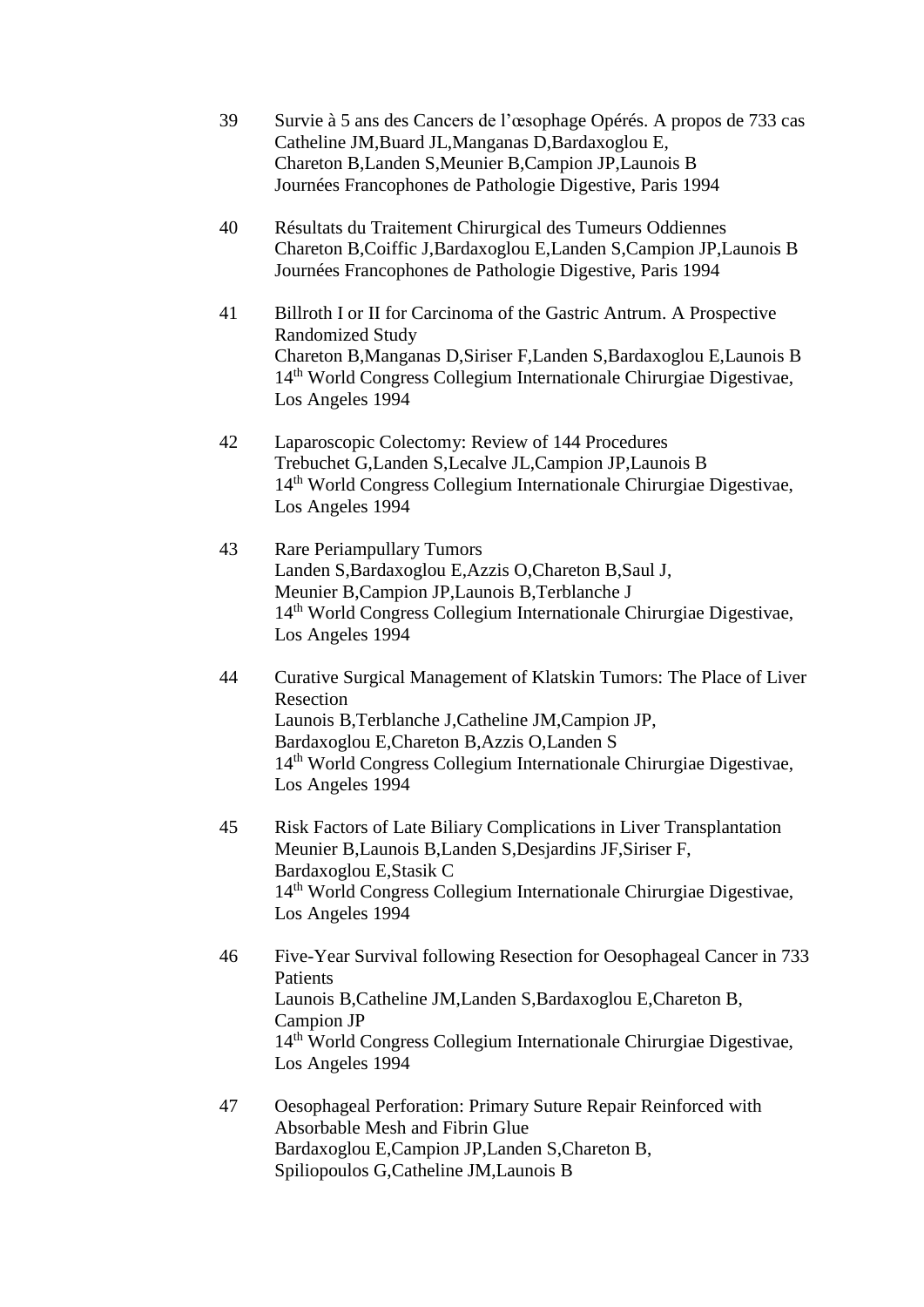14th World Congress Collegium Internationale Chirurgiae Digestivae, Los Angeles 1994

- 48 Hepatocellular Carcinoma in Genetic Hemochromatosis Landen S,Siriser F,Derbel F,Bardaxoglou E,Maddern GJ, Campion JP,Deugnier Y,Terblanche J,Launois B 14th World Congress Collegium Internationale Chirurgiae Digestivae, Los Angeles 1994
- 49 Facteurs de Risque et Traitement des Carcinomes Hépatocellulaires sur Hémochromatose Génétique Landen S,Siriser F,Messner M,Meunier B,Maddern GJ, Campion JP,Deugnier Y,Launois B Journées Francophones de Pathologie Digestive, Nantes 1995
- 50 Perforation de l'œsophage Thoracique : Suture Primaire Renforcée par une Plaque de Vicryl et du Tissucol Bardaxoglou E,Campion JP,Landen S,Chareton B, Spiliopoulos G,Catheline JM,Launois B Journées Francophones de Pathologie Digestive, Nantes 1995
- 51 Laparoscopic Colectomy : Review of 144 Procedures Trebuchet G,Landen S,Lecalve JL,Campion JP,Launois B 36th World Congress of Surgery, Lisbon 1995
- 52 Oesophageal Perforation: Primary Suture Repair Reinforced with Absorbable Mesh and Fibrin Glue Bardaxoglou E,Campion JP,Landen S,Chareton B, Spiliopoulos G,Catheline JM,Launois B 36th World Congress of Surgery, Lisbon 1995
- 53 Five-Year Survival following Resection for Oesophageal Cancer in 733 Patients Launois B,Catheline JM,Landen S,Bardaxoglou E,Chareton B, Campion JP 36th World Congress of Surgery, Lisbon 1995
- 54 Prognostic Factors of 57 Five-Year Survivors following Resection for Oesophageal Cancer Spiliopoulos G,Bardaxoglou E,Landen S,Chareton B, Catheline JM,Meunier B,Launois B 36th World Congress of Surgery, Lisbon 1995
- 55 Hepatocellular Carcinoma in Genetic Hemochromatosis Landen S,Siriser F,Derbel F,Bardaxoglou E,Maddern GJ, Campion JP,Deugnier Y,Terblanche J,Launois B 36th World Congress of Surgery, Lisbon 1995
- 56 Risk Factors of Late Biliary Complications in Liver Transplantation Meunier B,Launois B,Landen S,Desjardins JF,Siriser F,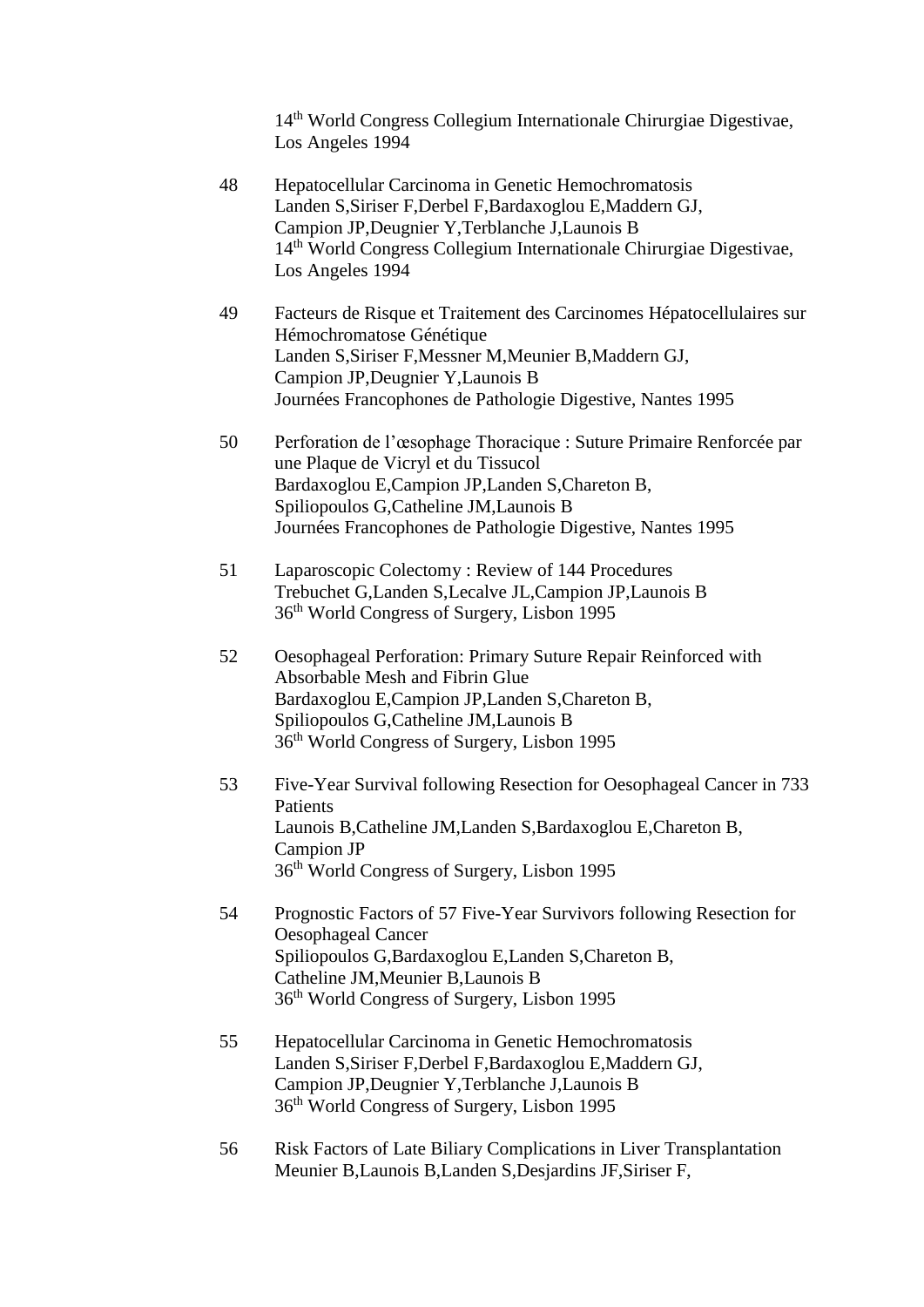Bardaxoglou E,Stasik C 36th World Congress of Surgery, Lisbon 1995

- 57 Curative Surgical Management of Klatskin Tumors: The Place of Liver Resection Launois B,Terblanche J,Catheline JM,Campion JP, Bardaxoglou E,Chareton B,Azzis O,Landen S 36th World Congress of Surgery, Lisbon 1995 58 Surgical Management of Tumors of the Ampulla of Vater Chareton B,Terblanche J,Bardaxoglou E,Landen S,Campion JP, Launois B 36th World Congress of Surgery, Lisbon 1995 59 Surgical Management of Cancer of the Stomach Conference Maruyama K. – National Cancer Center Hospital, Tokyo Landen S - Translation 16èmes Journées de Chirurgie Digestive, Rennes 1995 60 State of Art : Pancreatic Surgery in Acute and Chronic Pancreatitis Conference Beger H. – Ulm Landen S – Translation 17èmes Journées de Chirurgie Digestive, Rennes 1996 61 Pancreaticoduodenal Necrosis due to Caustic Burns Landen S,Wu MH,Jeng LBB,Bardaxoglou E,Launois B Eurosurgery, Rome 1996 62 Resection and Primary Anastomosis with Protective Colostomy as an Alternative to Hartmann Procedure in Left Colonic Peritonitis Nafteux P,Landen S Société Royale Belge de Chirurgie, Bruxelles 1997 63 Resection and Primary Anastomosis with Protective Colostomy as an Alternative to Hartmann Procedure in Left Colonic Peritonitis Landen S Eurosurgery, Budapest 1998 64 Resection and Primary Anastomosis with Protective Colostomy as an Alternative to Hartmann Procedure in Left Colonic Peritonitis Nafteux P,Landen S 8<sup>th</sup> World Congress of the IGSC, Strasbourg 1998 65 Pancreaticoduodenal Necrosis due to Caustic Burns Landen S,Nafteux P,Delugeau V,Wu MH,Jeng LBB
- 66 Anastomose Colique Protégée versus Hartmann dans les Péritonites Diverticulaires – Etude prospective Luhata J,Nafteux P,Landen S

8<sup>th</sup> World Congress of the IGSC, Strasbourg 1998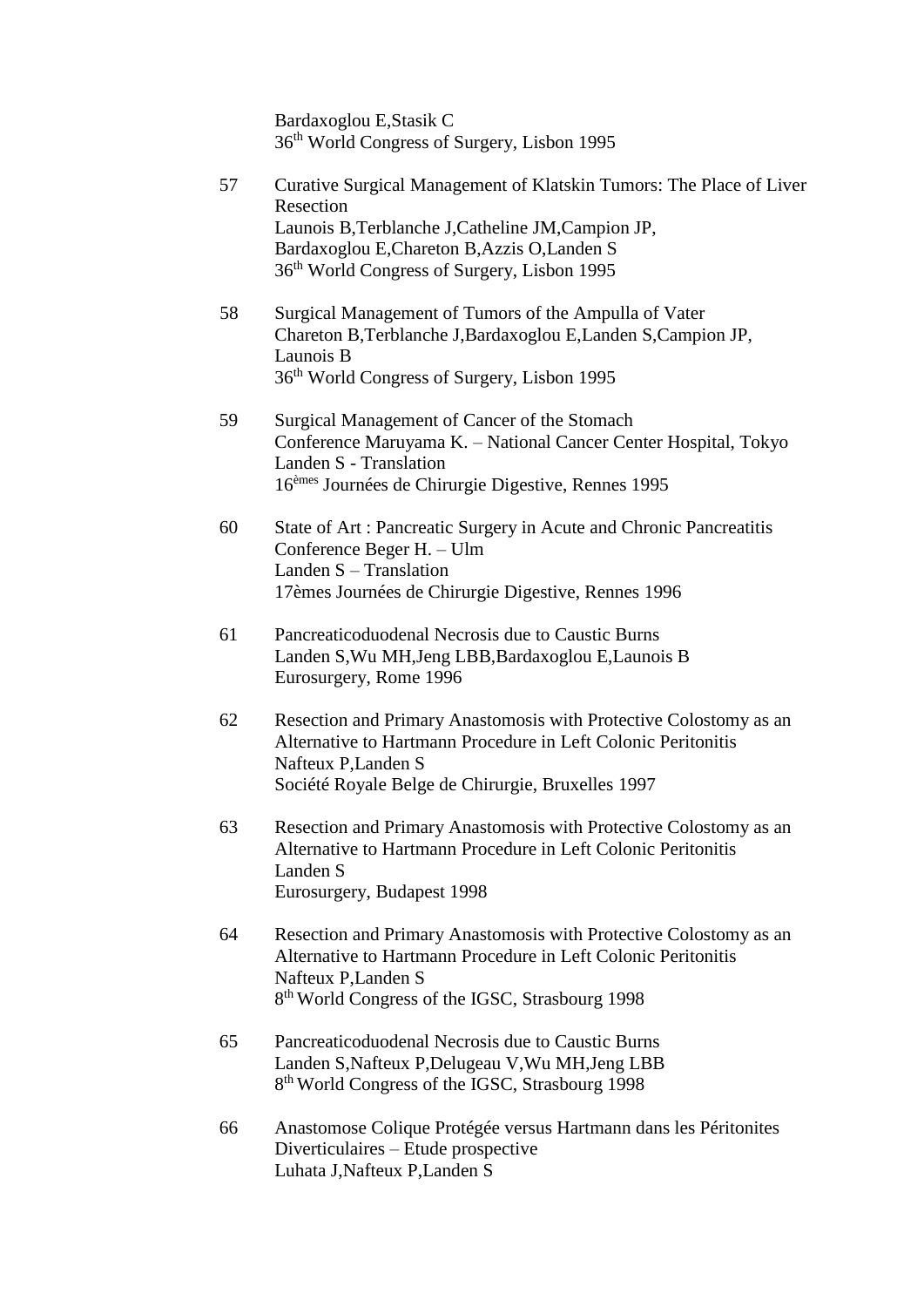Collegium Internationale Chirurgiae Digestivae, Angers 1999

- 67 Primary Anastomosis versus Hartmann's Procedure in Diffuse Diverticular Peritonitis Van De Wauwer C,Nafteux P,Landen S Eurosurgery, Istanbul 2000
- 68 Primary Anastomosis versus Hartmann's Procedure in Diffuse Diverticular Peritonitis Van De Wauwer C,Nafteux P,Landen S XIIth Belgian Week of Gastroenterology, Knokke 2000
- 69 Pancreaticoduodenal Necrosis due to Caustic Burns Stillaert P,Van De Wauwer C,Landen S,Wu MH,Jeng LBB 4<sup>th</sup> European Congress on Trauma and Emergency Surgery, Pisa 2000
- 70 Péritonites Diverticulaires: Résection Anastomose ? Landen S VIème Biennale de Chirurgie Digestive de l'Hôpital Tenon, Paris 2001
- 71 Minimally Invasive Approach to Boerhaave's Syndrome Landen S 10th EAES Congress, Lisbon 2002
- 72 Boerhaave Castus P,Landen S 7ème Congrès Francophone de Coelio Chirurgie, Deauville 2003
- 73 Leiomyome Oesophagien par Thoracoscopie Landen S,De Neve A,Pruyt M,Fiasse M 7ème Congrès Francophone de Coelio Chirurgie, Deauville 2003
- 74 Minimally Invasive Therapy of Benign Esophageal Disorders Landen S BGES Joint Session with Upper GI Section of R.B.S.S., Brussels 2004
- 75 Primary Anastomosis versus Hartmann's Procedure in Diverticular **Peritonitis** Declercq P 5<sup>th</sup> Belgian Surgical Week, Ostend 2004
- 76 Syndrome de Boerhaave: traitement vidéoendoscopique Landen S Société Française de Chirurgie Laparoscopique, Punta Cana 2005
- 77 Leiomyome Oesphagien Landen S Société Française de Chirurgie Laparoscopique, Punta Cana 2005
- 78 Mechanical Bowel Preparation. Superfluous ? Harmful ?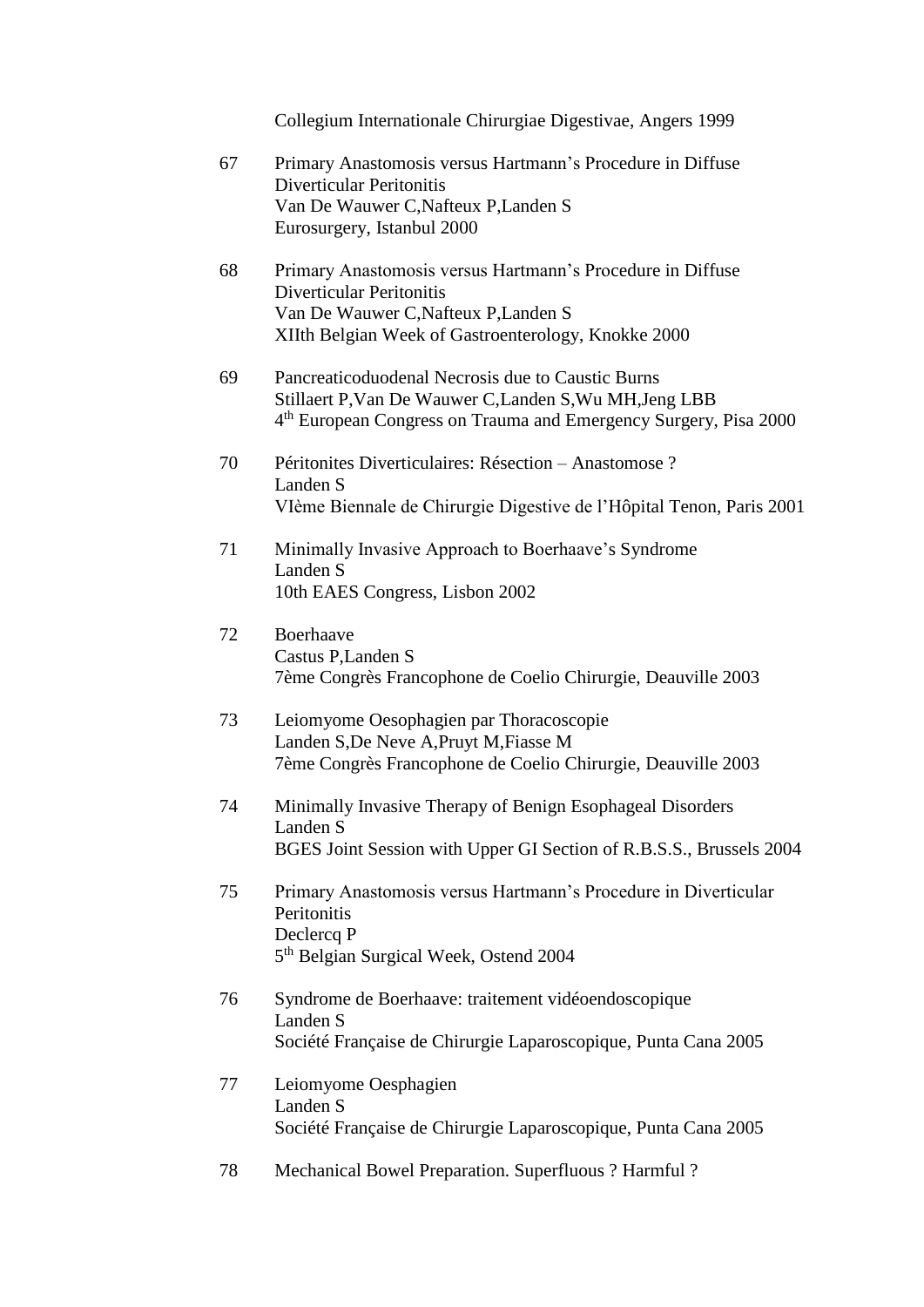Landen S Consensus Meeting, Chantilly 2005

- 79 Boerhaave's Syndrome Landen S,Verhelst L,Verhaegen A,Waterkeyn F,Gallerani A, Badic B,De Neve A,Van Belle K 7<sup>th</sup> Belgian Surgical Week, Ostend 2006
- 80 Complications after Radiofrequency Destruction for Liver Tumors: A Multicentric Belgian Survey Donckier V,Lucidi V,Hubert C,Gigot JF,Chapelle T, Ysebaert D,Bertrand C,Mansvelt B,Verhelst H,Willemsen P, Majerus B,Mendes da Costa P,Janssens M,Landen S,Hauters P,Saey JP,Berrevoet F,Guerin E 7<sup>th</sup> Belgian Surgical Week, Ostend 2006
- 81 Radiofrequency Destruction for Colorectal Liver Metastases: A Multicentric Belgian Survey Chapelle T,Lucidi V,Hubert C,Gigot JF,Roeyen G,Ysebaert D, Bertrand C,Mansvelt B,Verhelst H,Willemsen P,Majerus B, Mendes da Costa P,Janssens M,Landen S,Hauters P,Saey JP, Berrevoet F,Guerin E,Donckier V 7<sup>th</sup> Belgian Surgical Week, Ostend 2006
- 82 Radiofrequency Destruction for Hepatocellular Carcinoma in Cirrhotic Patients: A Multicenter Belgian Survey Lucidi V,Hubert C,Gigot JF,Chapelle T,Ysebaert D, Bertrand C,Mansvelt B,Verhelst H,Willemsen P,Majerus B, Mendes da Costa P,Janssens M,Landen S,Hauters P,Saey JP, Berrevoet F,Guerin E,Donckier V Acta Chir. Belg. 2006;106:S108 7<sup>th</sup> Belgian Surgical Week, Ostend 2006
- 83 Recurrent Thoracic Perforation of Nissen Fundoplication Verhelst L,Landen S 61ste Geneeskundige Dagen, Antwerpen 2006
- 84 Tuberculosis Diagnosed after Major Hepatectomy for Suspected Malignancy Bollars P,Badic B,Kanyanzira F,De Neve A,Van Belle K, Landen S 62ste Geneeskundige Dagen, Antwerpen 2007
- 85 Splenic Preservation during Distal Pancreatectomy. Is it really worthwhile ? Landen S 78° Congreso Argentino de Cirurgia, Buenos Aires 2007
- 86 Malignant Colorectal Obstruction Landen S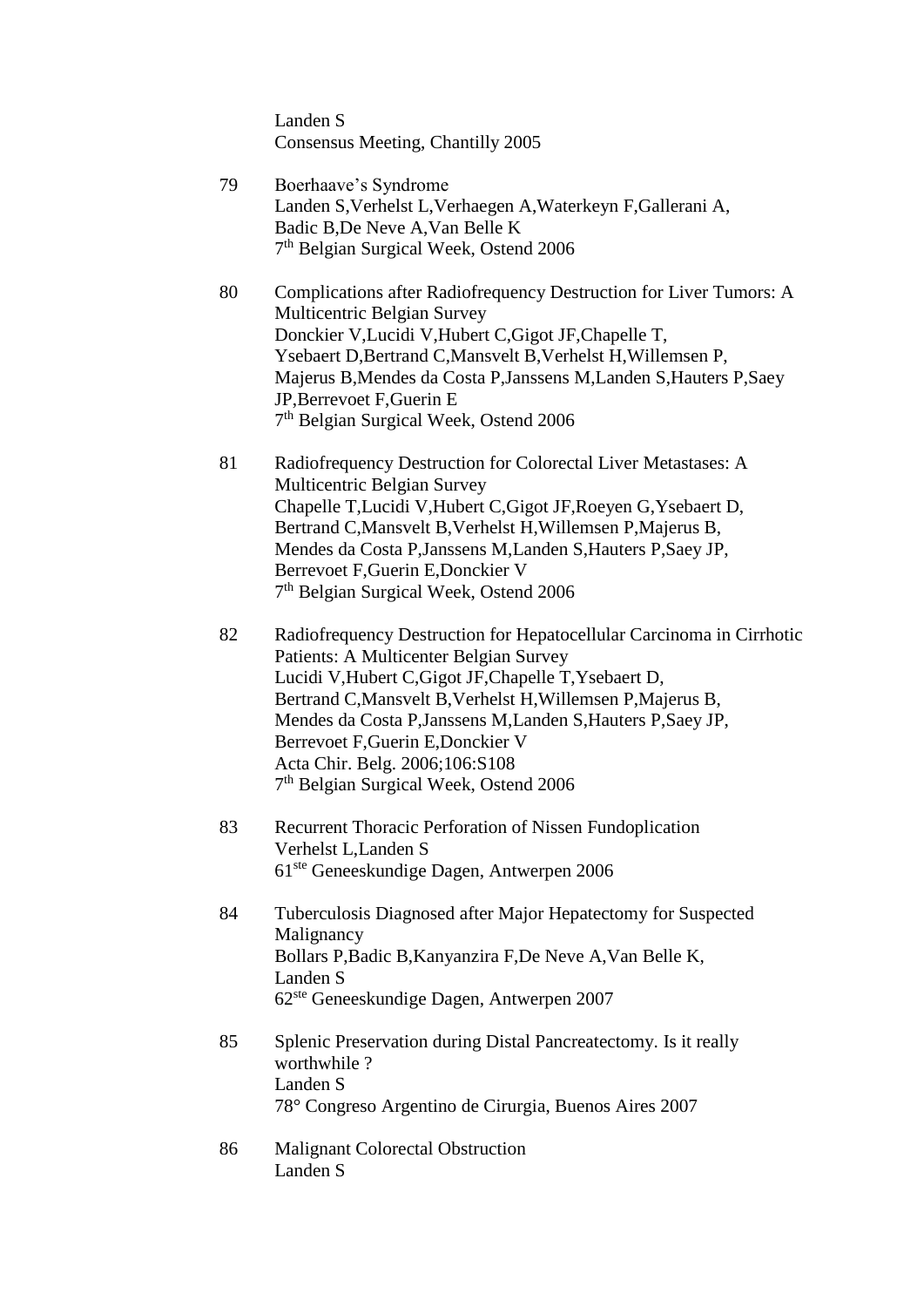6 th Post Graduate Course of the Belgian Section for Colorectal Surgery, Brussels 2007

- 87 Androgen Insensitivity Syndrome: a surgical finding Bollars P,Doniga S,Lejuste FX,Bomans B,Van Belle K,Landen S 63ste Geneeskundige Dagen, Antwerpen 2008
- 88 IgG4-related Biliopancreatic Disease: a surgical pitfall Elens M Geneeskundige Dagen Antwerpen 2011
- 89 Liver Mass and Portal Cavernoma Berger P Belgian Surgical Week, Spa 2012
- 90 Liver Mass and Portal Cavernoma Van de Sande J Geneeskundige Dagen Antwerpen 2012
- 91 Colonoscopic Trauma Landen S Belgian Surgical Week, Ostend 2010
- 92 Pitfall Pancreatoduodenectomy Meert Th,Landen S Belgian Surgical Week, Ostend 2013
- 93 Alveolar Echinococcosis in a Belgian Urban Dweller Van de Sande J,Bomans B,Van Belle K,Landen S Belgian Surgical Week, Ostend 2013
- 94 Hemosuccus Pancreaticus Grossen C,Landen S Belgian Surgical Week, Spa 2014
- 95 Laparoscopic Approach to Median Arcuate ligament Syndrome Landen S,Ballet T,Ursaru D,Landen C Belgian Surgical Week, Brussels 2016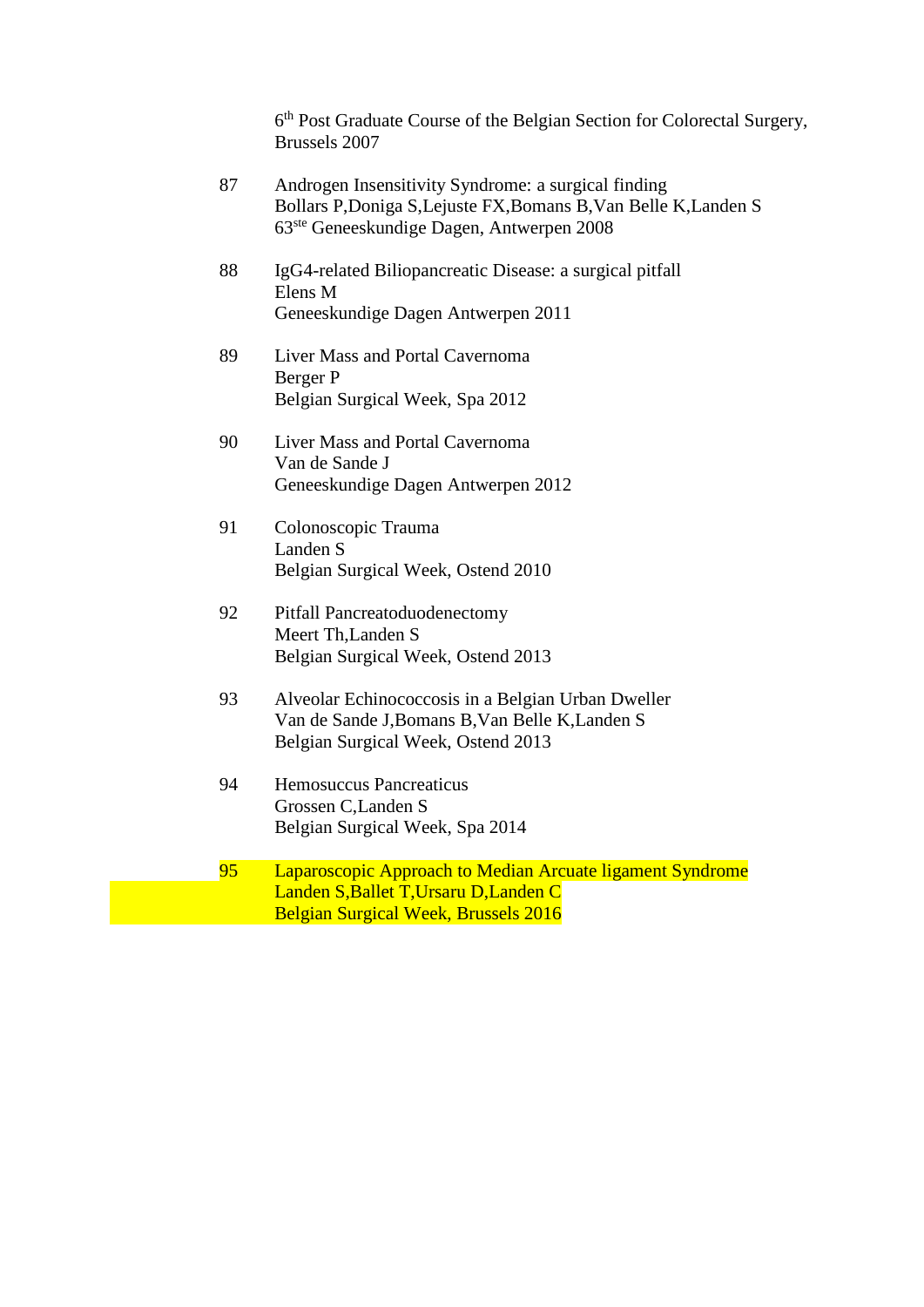| <b>Posters</b> | A New Oesophageal Tube for Ruptures Varices                                  |
|----------------|------------------------------------------------------------------------------|
|                | Vankemmel M, Landen S, Vankemmel FM                                          |
|                | International hepatobiliary Pancreatic Association 10 <sup>th</sup> Meeting, |
|                | Nice 1988                                                                    |

- 2 Utilisation d'Allogreffes Veineuses en Chirurgie Digestive Launois B,Jamieson GG,Coeurdacier P,Landen S,Lebeau G, Meunier B,Campion JP Journées Francophones de Pathologie Digestive, Montpellier 1991
- 3 Resection versus Transplantation for Hepatocellular Carcinoma in Cirrhotic Livers Launois B,Landen S,Jamieson GG,Bourdonnec P,Campion JP, Chauvin J Eurosurgery, Brussels 1992
- 4 Colon Carcinoma associated with Crohn's Disease Landen S,Fonseca MC,Mansvelt B,Bertrand C,De Neve A Eurosurgery, Brussels 1992
- 5 The Use of Venous Allografts in Digestive Surgery Landen S,Charloux P,Jamieson GG,Launois B Eurosurgery, Brussels 1992
- 6 Diffuse-form Caroli's Disease: A Surgical Dilemma Landen S,Maddern GJ,Campion JP,Gosselin M,Launois B Eurosurgery, Brussels 1992
- 7 Cholécystite Aiguë: Coelioscopie versus Laparotomie Wibin E,Etienne PY,Landen S,Heymans V,Ladha E 94ème Congrès Français de Chirurgie, Paris 1992
- 8 The Use of Venous Allografts in Digestive Surgery Landen S,Jamieson GG,Launois B 1<sup>st</sup> European Congress on HPB Surgery, Paris 1993
- 9 Diffuse-form Caroli's Disease: A Surgical Dilemma Landen S,Maddern GJ,Campion JP,Gosselin M,Launois B 1 st European Congress on HPB Surgery, Paris 1993
- 10 Has Liver Transplantation Modified the Place of Portal-Systemic Shunting for the Management of Recurrent Variceal Bleeding in Alcoholic Liver Disease ? Meunier B,Bretagne JF,Landen S,Messner M,Launois B 1 st European Congress on HPB Surgery, Paris 1993
- 11 Intrahepatic Anastomoses for Malignant and Benign Biliary **Obstruction** Launois B,Catheline JM,Landen S,Maddern GJ 1 st European Congress on HPB Surgery, Paris 1993